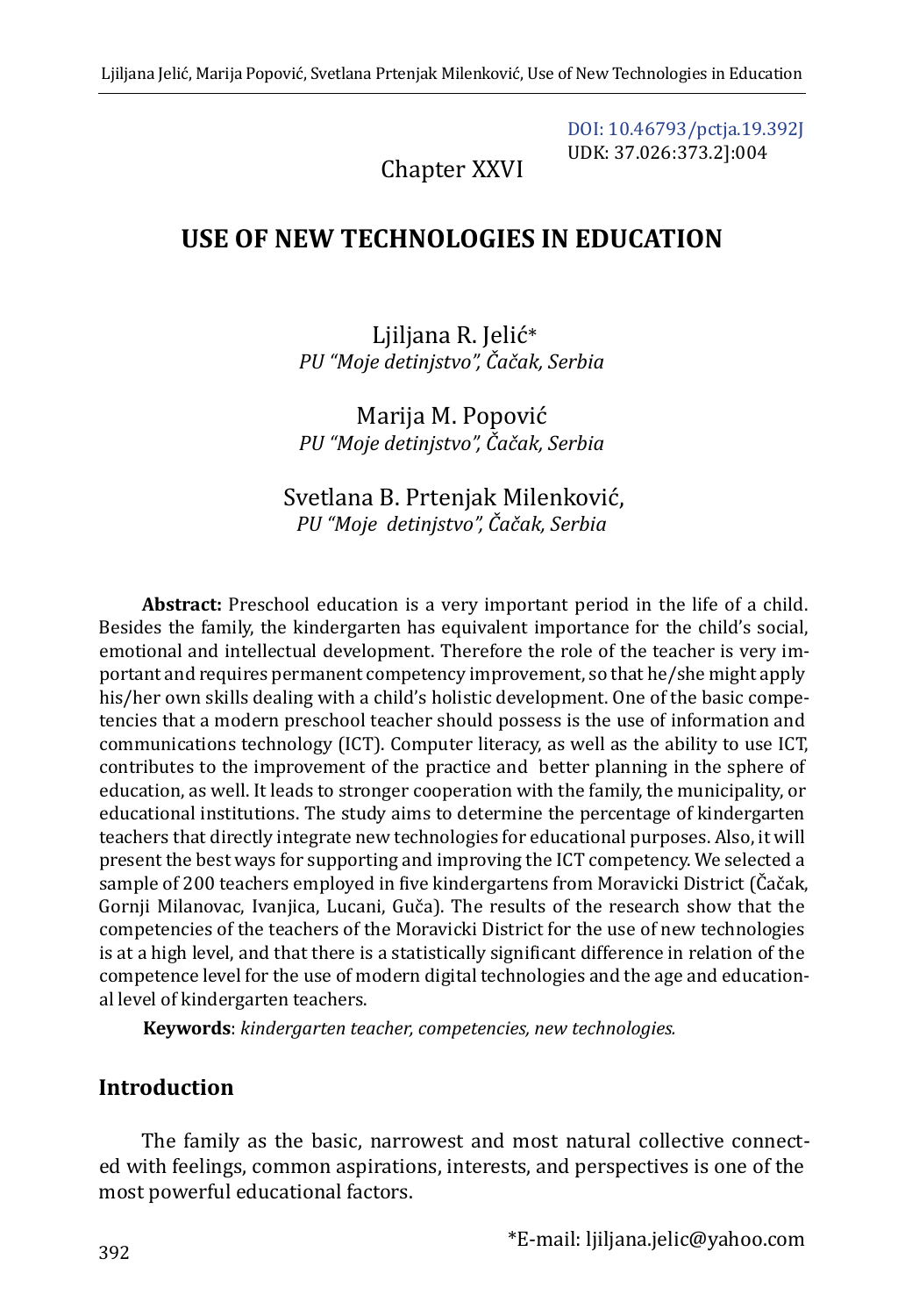In addition to parents, a preschool institution, as well as an educator, plays an important role in the upbringing and raising of children. Preschool age is a period that provides more opportunities in which a child with a lot of energy, perseverance and enthusiasm masters and develops complex capacities, depending on his future abilities, his personality, and the success of his future life. The educator is also a person who takes care of children during their stay in a preschool institution that nurtures, educates, directs them on the right path from the very beginning of life, by following the overall development of the child.

The profession or the vocation of the educator is, by its very nature, very compound, multidirectional and complex - in itself, it implies a constant need to constantly reinforce beliefs in one's own professional powers by appropriate scientific and professional culture. Being a good educator, in the broadest sense of the word, means mastering pedagogical competencies in which knowledge is only one segment. Continuing education means an organized educational activity through which new knowledge is acquired.

The competence of educators is recognized in the *Strategy for the Development of Education in Serbia*, and in international documents as one of the key dimensions of the quality of education.

Respecting the specifics of educational work with preschool children, as well as the principles and long-term goals in this work, requires a special approach to the introduction of information technology into the preschool education system.

The existing framework of professional competencies of educators in terms of their digital literacy is envisaged in the current Rulebook on standards of competence for the profession of educators and their professional development (*Official Gazette RS*, No. 88/17 and 27/18). The Rulebook highlights the key digital competencies of educators, that is, knowledge about the use of digital technologies: it implements and integrates new technologies in immediate education work; it utilizes benefits, controls the shortcomings and dangers of digital technologies and develops awareness and habits for their use in both children and parents; it uses digital technologies in planning activities and conceiving the necessary materials, in monitoring, evaluating and documenting; it operates in different databases (for record keeping: about children, parents, evaluation, etc.); it applies digital information, sharing technologies with family, colleagues, associates, local community and other interested persons and institutions; it uses digital technologies for professional development.

Intensive changes in society based on the process of informatization have caused changes in educational work, which are reflected in the use of different methods, strategies and media. Informatization, which has affected society itself, carries a whole range of media tools, for which the use of certain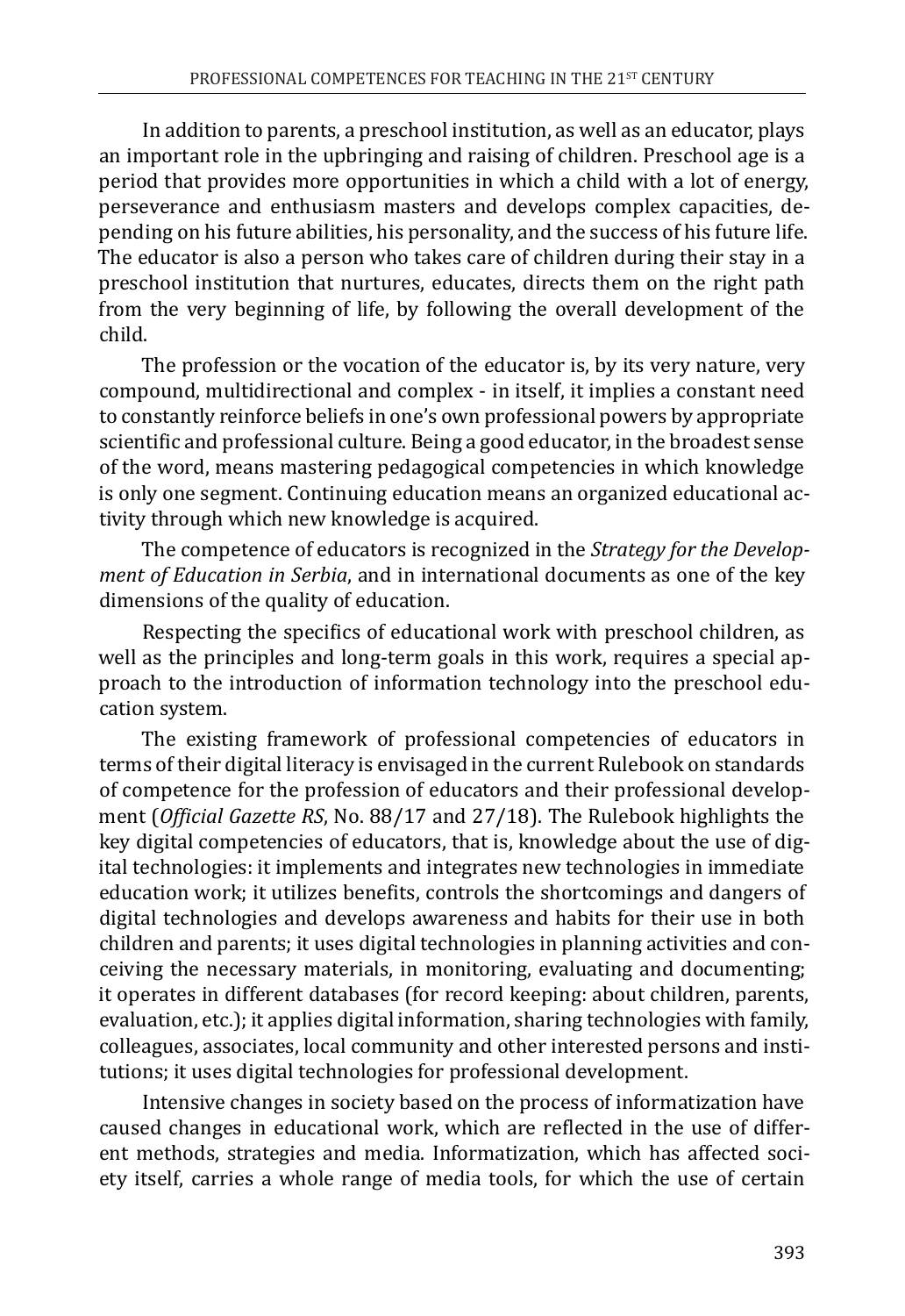knowledge and skills of preschool teachers is necessary (Stanisavljević Petrović, Pavlović, Soler-Adillon 2016). The question arises: what are the necessary digital competencies of educators, what is the scope of informatics literacy of educators, and what is the representation of the use of digital competences.

Numerous studies in our country show that educators are not using enough modern technical means in educational work; they show certain inertia and fear of using them (Stošić, 2011). This is most frequently due to ignorance and lack of education of educators, since earlier generations of educators were not educated to implement modern technical means, so that their repulsion towards the application and use of modern technical means in preschool institutions is not surprising. Unlike the former education of educators, today's education program for future educators at higher education institutions provides the opportunity for students to acquire computer literacy through several study subjects, to improve and perfect them so that new generations of educators that derive from formal education come up with the knowledge of using computers, and are aware of its benefits for educating children. In other words, in higher education institutions, there is a program within the information technology area that incudes acquiring knowledge at user level (operating system, internet, word processor, drawing program, presentation program, sound and video processing, familiarization with ready educational software in the course of one or two courses of study). The use of advanced technologies is important for the development of professional competencies of future educators because they spread general knowledge, integrate theory and practice, and influence the increasing correlation between formal and informal knowledge (Janjic, Petković, Grujic, 2015; Andjelkovic, Stanisavljević Petrović, 2012).

## **Methodology of research**

### *Objective and tasks of the research*

The aim of this research was to examine the extent to which educators from the five preschool institutions of the Morava District apply and integrate new technologies in immediate educational work, as well as how support can be provided in order to improve this competence. The tasks of this research focused on four aspects of the use of digital technologies in educational work and the possibilities of professional development of educators in this field of competence: to examine self-assessments of educators about personal competences for the use of new technologies; to examine what are the domains of work in which the educator mostly uses new technologies; to explore to which extent the educators are familiar with and use software tools; and to establish the level of motivation of educators for additional professional development in the field of digital technology.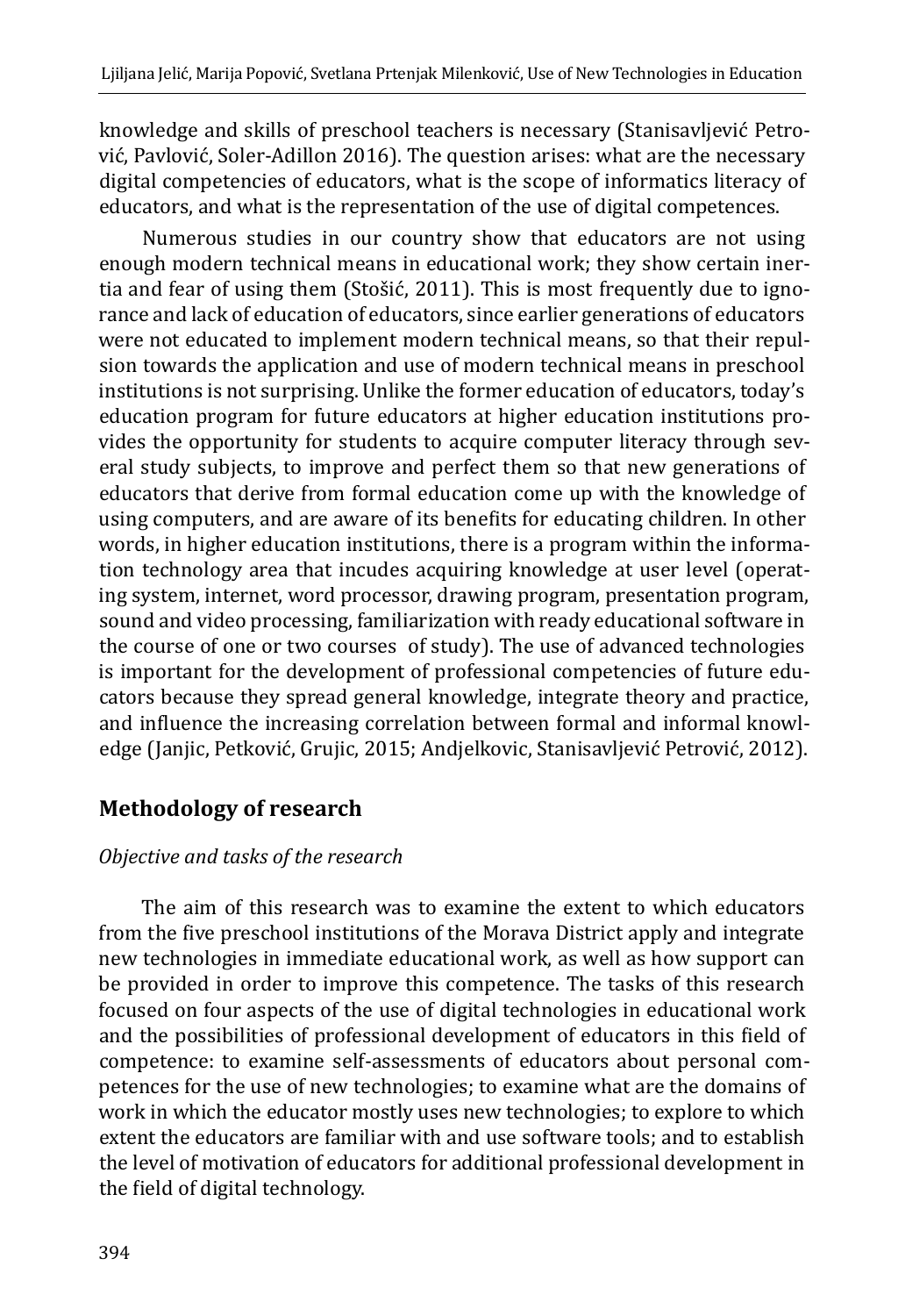### *Research hypotheses*

Based on the research goal and tasks, we also set a general hypothesis: the educational self-assessment of the level of own competencies for the use of modern digital technologies is expected to be at an enviable level with a tendency toward higher values, and a small number of educators will grade the level of competence as low or unsatisfactory. Starting from the basic hypothesis of research, the following specific hypotheses are set: it is assumed that the level of competence of educators for the use of modern digital technologies is statistically significantly conditioned by the age of the educator; it is assumed that the level of competence of educators for the application of modern digital technologies is statistically significantly conditioned by the level of education of educators.

### *Material and method*

In order to examine the current state of the competencies of the teachers of the Morava District for the application of digital technologies in immediate educational work, a survey was conducted on a sample of 200 teachers from five preschool institutions of the Morava District (Čačak, Gornji Milanovac, Ivanjica, Lučani, and Guča). The survey technique was used. The participating teachers responded to eight closed-type questions by circling the offered answers, while one question related to the knowledge and use of software tools (programs) was used in the Likert-type rating scale in which the educators evaluated how much they govern the said software tool (program) on the scale from 1 to 5.

Quantitative data processing included the calculation of frequencies and percentages, as well as the Chi-squared test for determining statistically significant differences with respect to the observed variables, age and level of education of educators.

Starting from the age of the educators, our teachers were classified into five groups: from 20 to 30 years, from 30 to 40, from 40 to 50 years, from 50 to 60 years and over 60 years. The age of the educator is shown in Table 1.

| Age       |     | $\frac{0}{0}$ |
|-----------|-----|---------------|
| $20 - 30$ | 26  | 13.00         |
| $30 - 40$ | 64  | 32.00         |
| $40 - 50$ | 51  | 25.50         |
| $50 - 60$ | 50  | 25.00         |
| over 60   |     | 4.50          |
| Total     | 200 | 100.          |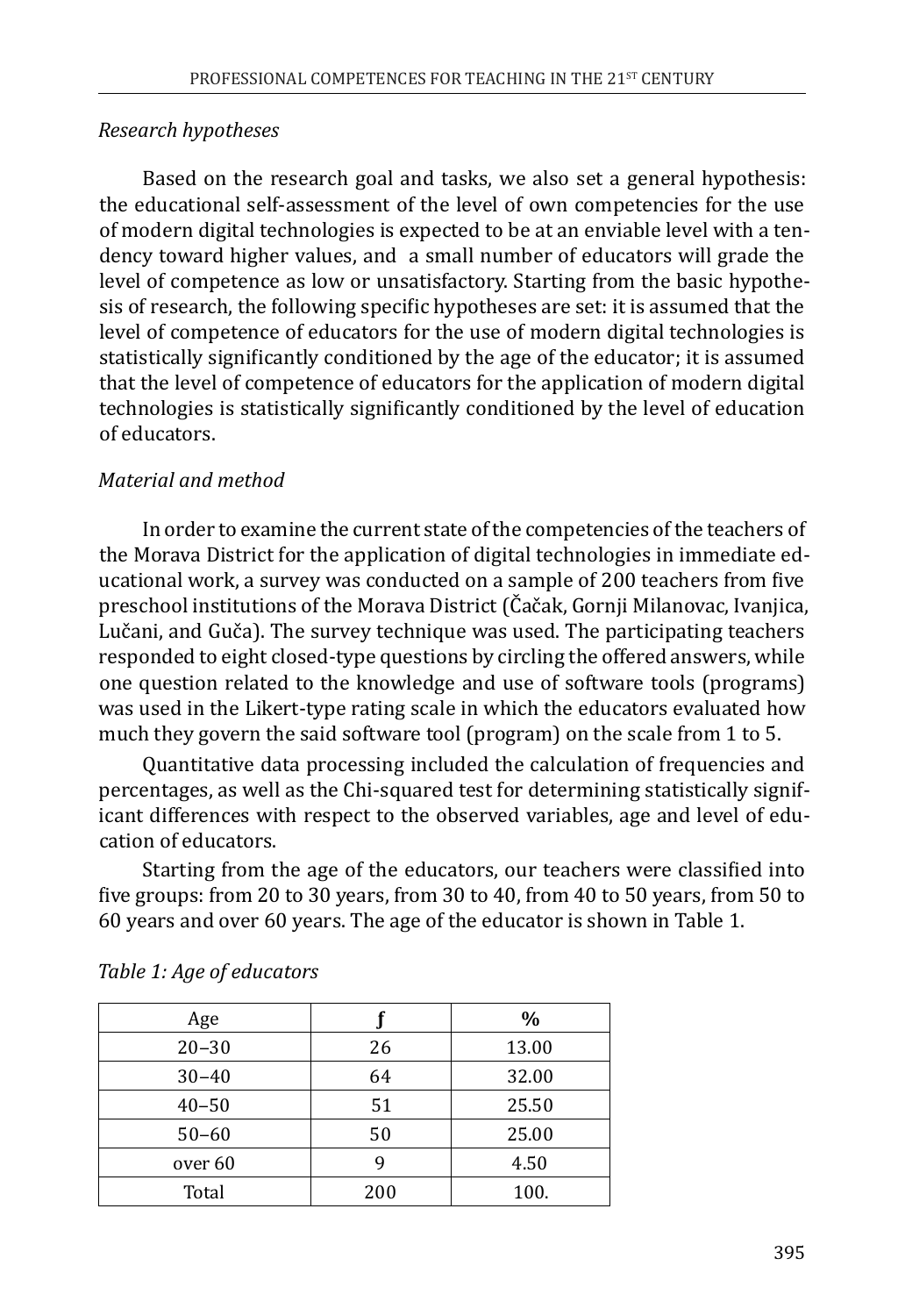According to the level of education, we separated the educated teachers into four groups: Two-year post-secondary Degree, College, University and M.A. The level of education of educators is shown in Table 2.

| Level of education             |     | $\frac{0}{0}$ |
|--------------------------------|-----|---------------|
| 2-Year Postsecondary Education | 78  | 39.00         |
| College                        | 108 | 54.00         |
| University                     | q   | 4.50          |
| M.A.                           | 5   | 2.50          |
| Total                          | 200 | 100           |

*Table 2: The level of education of educators* 

## **Results of the research with the discussion**

*Results of the survey in relation to the age of educators*

The data on whether the educators use computers in their immediate educational work are shown in Table 3.

|           | YES |       |    | N <sub>O</sub> | Total |      |  |
|-----------|-----|-------|----|----------------|-------|------|--|
| Age       |     | %     |    | $\%$           |       | $\%$ |  |
| $20 - 30$ | 26  | 100   | 0  | 0.00           | 26    | 100  |  |
| $30 - 40$ | 57  | 89.06 | 7  | 10.94          | 64    | 100  |  |
| $40 - 50$ | 47  | 92.16 | 4  | 7.84           | 51    | 100  |  |
| $50 - 60$ | 34  | 68.00 | 16 | 32.00          | 50    | 100  |  |
| over 60   | 3   | 33.33 | 6  | 66.66          | 9     | 100  |  |
| Total     | 167 | 83.5  | 33 | 16.5           | 200   | 100  |  |

*Table 3: The use of computers*

 $\mu^2$  =34.51, df = 4, C<sub>k</sub> = 0.38, C<sub>max</sub> = 0.89

Through the research, we obtained data that a large percentage of educators use the computer in their immediate educational work regardless of age. Thus, 100% of educators of age from 20 to 30 use computers, 89.06% of educators aged 30 to 40 use computers, and 92.16% of educators aged 40 to 50 use computers. A significantly smaller number of educators aged 50 to 60 (68.00%) use the computer. It is interesting that educators over the age of 60 years (33.33%) use a computer in a significantly smaller percentage. Based on the data from Table 3 it is possible to determine the significance of the relation,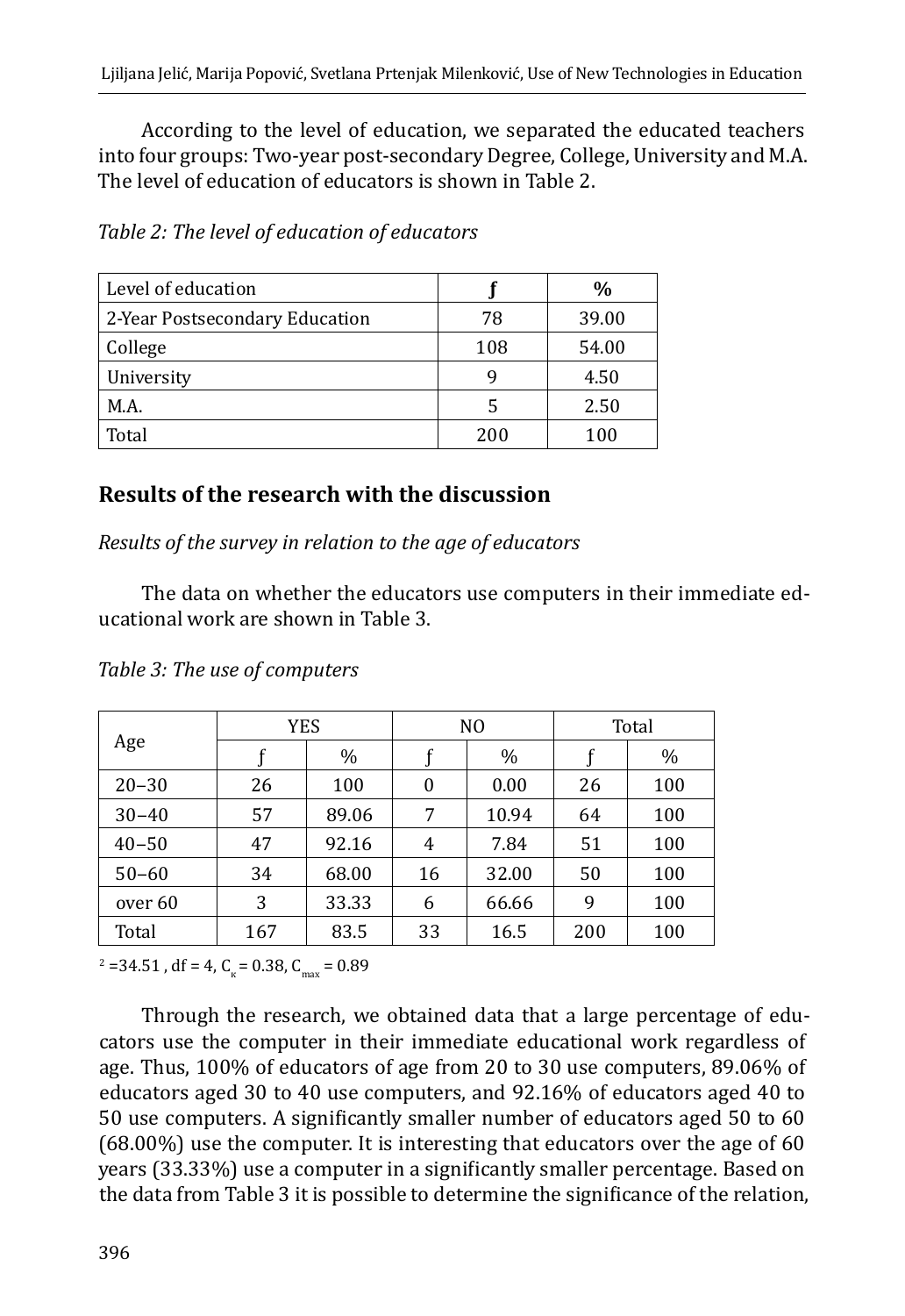the level of relation, and the direction of relation. The calculated value  $2 = 34.51$ compared to the limit value of 13.277, with the corresponding number of degrees of freedom (df = 4) at the level of significance of 0.01. Since our  $2 = 34.51$ is higher we conclude that the level of competence of teachers for computer use is statistically very affected by the age of educators. The value of the contingency coefficient of  $Ck = 0.38$  in our case is significantly lower than the maximum value of the coefficient of contingency (Cmax = 0.89); this means that the correlation between the observed phenomena is relatively poor.

The readiness of educators to acquire knowledge in the field of digital technologies is shown in Table 4.

|           | <b>YES</b> |       |    | N <sub>0</sub> |     | Total |
|-----------|------------|-------|----|----------------|-----|-------|
| Age       |            | $\%$  |    | $\%$           |     | %     |
| $20 - 30$ | 26         | 100   | 0  | 0.00           | 26  | 100   |
| $30 - 40$ | 57         | 89.06 | 7  | 10.94          | 64  | 100   |
| 40-50     | 50         | 98.04 | 1  | 1.96           | 51  | 100   |
| 50-60     | 34         | 68.00 | 16 | 32.00          | 50  | 100   |
| over 60   | 3          | 33.33 | 6  | 66.66          | 9   | 100   |
| Total     | 170        | 85.00 | 30 | 15.00          | 200 | 100   |

*Table 4: The readiness of educators to acquire knowledge in the field of digital technologies*

 $C_{\text{max}}$  = 34.51, df = 4, C<sub>k</sub> = 0.38, C<sub>max</sub> = 0.89

85.00% of teachers regardless of years of service are ready to acquire knowledge in the field of digital technologies, while 15% think they are not ready. Thus, all surveyed educators from 20 to 30 years of age believe that they are fully prepared to acquire knowledge in the field of digital technologies. Also, a large percentage of educators aged 30 to 40 (89.06%), 40 to 50 years (98.04%) and 40 to 50 years (68.00%) are ready to acquire knowledge in the field of digital technologies . By contrast, 33.33% of educators over the age of 60 believe that they are not ready to acquire knowledge in the field of digital technologies. The calculated value  $2 = 34.51$  compared to the limit value of 13.277, with the corresponding number of degrees of freedom  $(df = 4)$  at the level of significance of 0.01. Since our  $2 = 42.39$  is higher, we conclude that the readiness of educators for acquiring knowledge in the field of digital technologies is statistically largely conditioned by the age of educators. The value of the contingency coefficient  $Ck = 0.38$  in our case is significantly lower than the maximum value of the coefficient of contingency (Cmax = 0.89); this means that the correlation between the observed phenomena is relatively poor.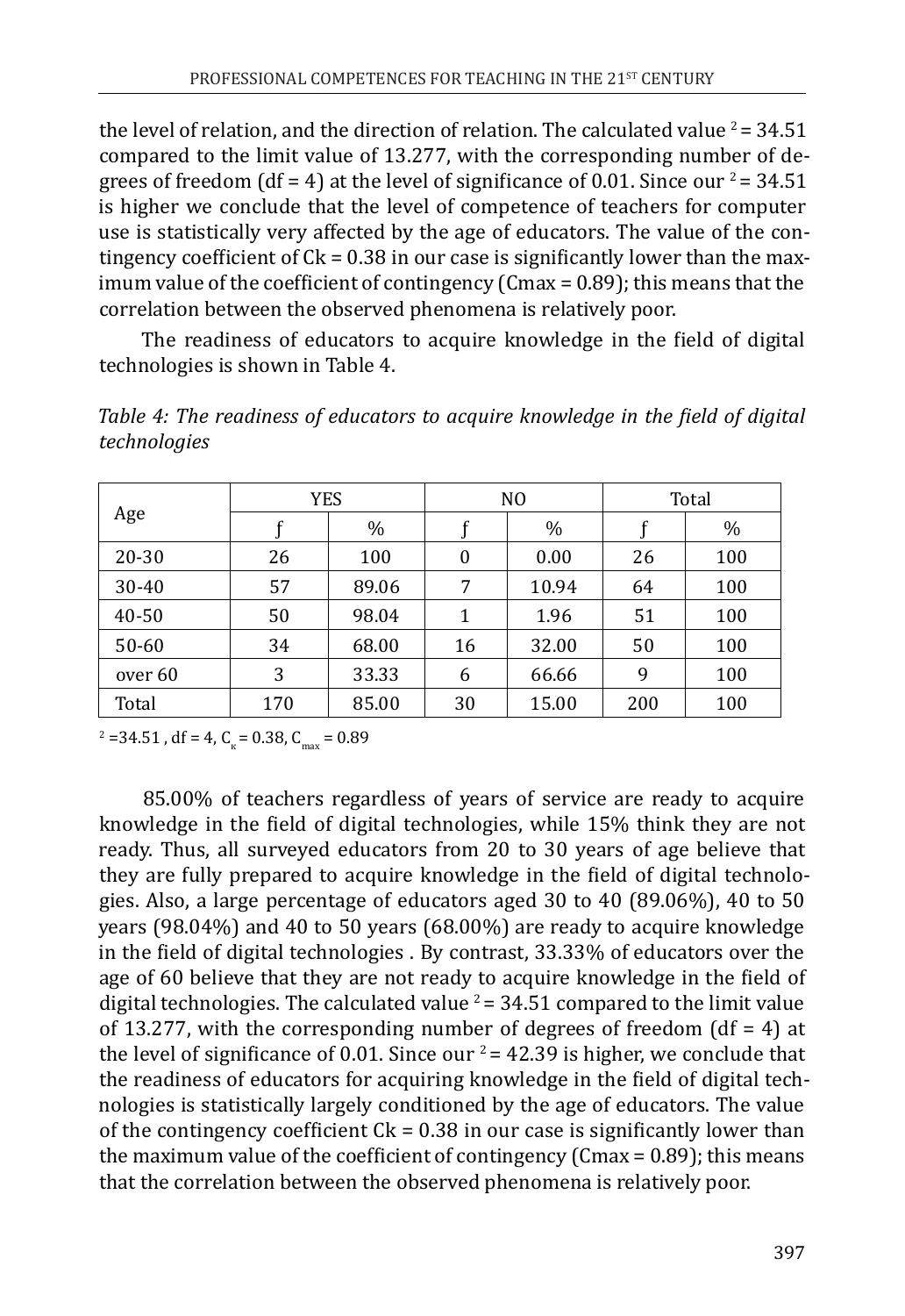Table 5 shows the assessment of teachers at the five-level Likert-scale on their skills in working with MS Word, MS Excel, MS Power Point, Internet and E-twinning, EPALE.

|           | <b>MS Word</b> |       |              |      |              |       |                |       |    |       |              |               |       |      |
|-----------|----------------|-------|--------------|------|--------------|-------|----------------|-------|----|-------|--------------|---------------|-------|------|
|           | 1              |       | 2            |      | 3            |       | 4              |       | 5  |       | Unanswered   |               | Total |      |
| Age       |                | $\%$  |              | $\%$ |              | $\%$  | f              | $\%$  |    | $\%$  |              | $\frac{0}{0}$ |       | $\%$ |
| $20 - 30$ | $\Omega$       | 0.00  | $\Omega$     | 0.00 | $\mathbf{0}$ | 0.00  | 8              | 30.77 | 18 | 69.23 | $\mathbf{0}$ | 0.00          | 26    | 100  |
| $30 - 40$ | 1              | 1.56  | 4            | 6.25 | 13           | 20.31 | 22             | 34.37 | 18 | 28.12 | 6            | 28.12         | 64    | 100  |
| $40 - 50$ | 3              | 5.88  | 4            | 7.84 | 7            | 13.72 | 10             | 19.61 | 15 | 29.41 | 12           | 23.53         | 51    | 100  |
| $50 - 60$ | 5              | 10.00 | 3            | 6.00 | 8            | 16.00 | $\overline{4}$ | 8.00  | 1  | 2.00  | 29           | 38.00         | 50    | 100  |
| over 60   | $\Omega$       | 0.00  | $\mathbf{0}$ | 0.00 | $\mathbf{0}$ | 0.00  | $\mathbf{0}$   | 0.00  | 2  | 22.22 | 7            | 77.77         | 9     | 100  |
| Total     | 9              | 4.50  | 11           | 5.50 | 28           | 14.00 | 44             | 22.00 | 54 | 27.00 | 54           | 27.00         | 200   | 100  |

 $\textdegree$  =97.66, df = 20  $\text{C}_{\text{\tiny{k}}}$  =0.57,  $\text{C}_{\text{\tiny{max}}}$  = 0.89

|           | <b>MS Excel</b> |       |              |       |    |               |    |       |          |       |                  |       |     |               |
|-----------|-----------------|-------|--------------|-------|----|---------------|----|-------|----------|-------|------------------|-------|-----|---------------|
|           |                 | 1     |              | 2     |    | 3             |    | 4     |          | 5     | Unanswered       |       |     | Total         |
| Age       | c               | $\%$  | f            | $\%$  | f  | $\frac{0}{0}$ | f  | $\%$  | f        | $\%$  | f                | $\%$  | f   | $\frac{0}{0}$ |
| $20 - 30$ | $\Omega$        | 0.00  | 2            | 7.69  | 2  | 7.69          | 12 | 46.15 | 10       | 38.46 | $\boldsymbol{0}$ | 0.00  | 26  | 100           |
| $30 - 40$ | 6               | 6.37  | 9            | 14.06 | 19 | 29.69         | 13 | 20.31 | 8        | 12.5  | 9                | 14.06 | 64  | 100           |
| $40 - 50$ | 10              | 19.61 | 3            | 5.88  | 13 | 25.49         | 5  | 9.8   | 1        | 1.96  | 19               | 37.25 | 51  | 100           |
| $50 - 60$ | 6               | 12.00 | 3            | 6.00  | 6  | 12.00         | 2  | 4.00  | $\Omega$ | 0.00  | 33               | 66.00 | 50  | 100           |
| over 60   | $\Omega$        | 0.00  | $\mathbf{0}$ | 0,00  | 1  | 11.11         | 1  | 11.11 | 0        | 0.00  | 7                | 77.77 | 9   | 100           |
| Total     | 22              | 11.00 | 17           | 8.5   | 41 | 20.5          | 33 | 16.5  | 19       | 9.5   | 68               | 34.00 | 200 | 100           |

 $^{2}$  =99.74, df = 20 C<sub>k</sub>=0.57, C<sub>max</sub> = 0.89

|           | <b>MS Power Point</b> |               |                |       |    |               |              |       |    |               |          |            |     |       |
|-----------|-----------------------|---------------|----------------|-------|----|---------------|--------------|-------|----|---------------|----------|------------|-----|-------|
|           |                       | 1             |                | 2     |    | 3             |              | 4     |    | 5             |          | Unanswered |     | Total |
| Age       |                       | $\frac{0}{0}$ | f              | $\%$  |    | $\frac{0}{0}$ |              | $\%$  | f  | $\frac{0}{0}$ | f        | $\%$       | f   | $\%$  |
| $20 - 30$ | 0                     | 0.00          | $\mathbf{0}$   | 0.00  | 2  | 7.69          | 9            | 34.61 | 15 | 57.7          | $\theta$ | $\Omega$   | 26  | 100   |
| $30 - 40$ | 5                     | 7.81          | $\overline{4}$ | 6.25  | 22 | 34.37         | 16           | 25.00 | 8  | 12.00         | 9        | 14.06      | 64  | 100   |
| $40 - 50$ | 6                     | 11.76         | 3              | 5.88  | 8  | 1.69          | 12           | 23.53 | 9  | 17.65         | 13       | 25.49      | 51  | 100   |
| $50 - 60$ | 5                     | 10.00         | 5              | 10.00 | 1  | 2.00          | 5            | 10.00 | 1  | 2.00          | 33       | 66.00      | 50  | 100   |
| over 60   | $\mathbf{0}$          | 0.00          | $\mathbf{0}$   | 0.00  | 2  | 22.22         | $\mathbf{0}$ | 0.00  | 1  | 11.11         | 6        | 66.66      | 9   | 100   |
| Total     | 16                    | 8.00          | 12             | 6.00  | 35 | 17.50         | 42           | 21.00 | 34 | 17.00         | 61       | 30.5       | 200 | 100   |

 $\mu^2$  =99.44, df = 20 C<sub>k</sub>=0.58, C<sub>max</sub> = 0.89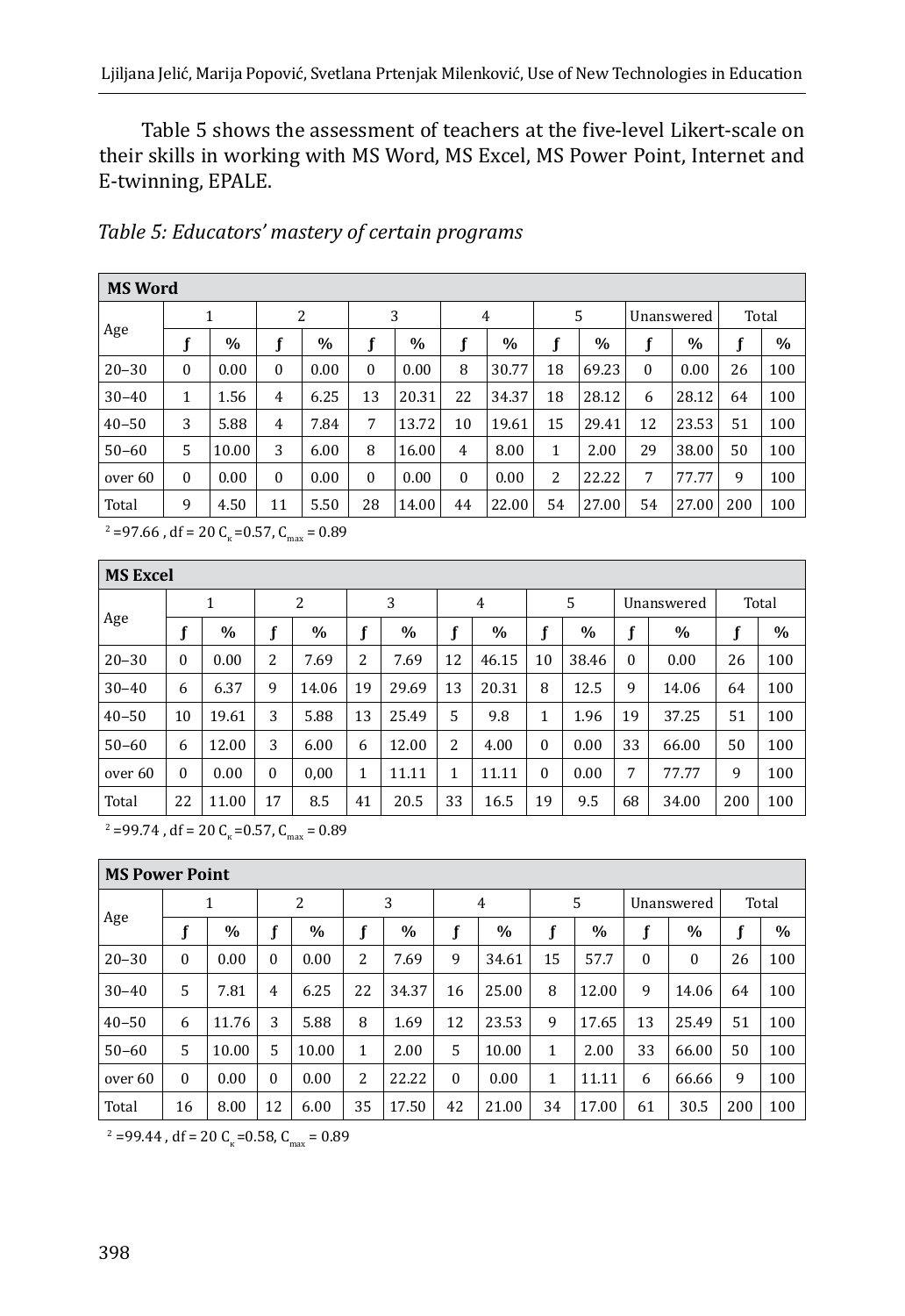|           | Internet |      |                |      |              |       |                |       |    |               |                |       |     |       |  |
|-----------|----------|------|----------------|------|--------------|-------|----------------|-------|----|---------------|----------------|-------|-----|-------|--|
|           | 1        |      | 2              |      | 3            |       | $\overline{4}$ |       | 5  |               | Unanswered     |       |     | Total |  |
| Age       |          | $\%$ | f              | $\%$ | f            | $\%$  | f              | $\%$  |    | $\frac{0}{0}$ |                | $\%$  |     | $\%$  |  |
| $20 - 30$ | $\Omega$ | 0.00 | $\mathbf{0}$   | 0.00 | $\theta$     | 0.00  | 6              | 23.07 | 19 | 73.08         | 1              | 3.85  | 26  | 100   |  |
| $30 - 40$ | 2        | 3.12 | $\mathbf{0}$   | 0.00 | 3            | 4.69  | 17             | 26.56 | 38 | 59.37         | $\overline{4}$ | 6.25  | 64  | 100   |  |
| $40 - 50$ | $\Omega$ | 0.00 | $\theta$       | 0.00 | 10           | 19.61 | 13             | 25.49 | 23 | 45.10         | 5              | 9.80  | 51  | 100   |  |
| $50 - 60$ | 3        | 6.00 | 4              | 8.00 | 6            | 12.00 | 19             | 38.00 | 9  | 18.00         | 9              | 18.00 | 50  | 100   |  |
| over 60   | $\Omega$ | 0.00 | $\mathbf{0}$   | 0.00 | $\mathbf{0}$ | 0.00  | $\Omega$       | 0.00  | 2  | 22.22         | 7              | 77.77 | 9   | 100   |  |
| Total     | 5        | 2,50 | $\overline{4}$ | 2.00 | 19           | 9.50  | 55             | 27,5  | 91 | 45.50         | 26             | 13.00 | 200 | 100   |  |

 $2 = 79.82$ , df = 20 C<sub>K</sub> = 0.53, Cmax = 0.89

|           | E-twinning, EPALE |       |          |       |          |       |                  |      |              |      |            |       |       |               |
|-----------|-------------------|-------|----------|-------|----------|-------|------------------|------|--------------|------|------------|-------|-------|---------------|
|           |                   | 1     |          | 2     | 3        |       |                  | 4    | 5            |      | Unanswered |       | Total |               |
| Age       |                   | $\%$  | f        | $\%$  |          | $\%$  |                  | $\%$ |              | $\%$ |            | $\%$  | f     | $\frac{0}{0}$ |
| $20 - 30$ | 11                | 42.30 | 4        | 15.38 | 3        | 11.54 | 2                | 7.69 | $\theta$     | 0.00 | 6          | 23.08 | 26    | 100           |
| $30 - 40$ | 21                | 32.80 | 6        | 9.37  | 6        | 9.37  | 1                | 1.56 | $\Omega$     | 0.00 | 30         | 46.87 | 64    | 100           |
| $40 - 50$ | 12                | 23.53 | 1        | 1.96  | 3        | 5.88  | 1                | 1.96 | 1            | 1.96 | 33         | 64.70 | 51    | 100           |
| $50 - 60$ | 2                 | 4.00  | 1        | 2.00  | $\Omega$ | 0.00  | $\boldsymbol{0}$ | 0.00 | $\Omega$     | 0,00 | 47         | 94.00 | 50    | 100           |
| over 60   | 1                 | 11.11 | $\theta$ | 0.00  | 1        | 11.11 | $\mathbf{0}$     | 0.00 | $\mathbf{0}$ | 0.00 | 7          | 77.77 | 9     | 100           |
| Total     | 47                | 0.24  | 12       | 6.00  | 13       | 6.50  | 4                | 2.00 | 1            | 0.50 | 123        | 61.5  | 200   | 100           |

 $^2$  =66.82, df = 20 C<sub>k</sub>=0.50, C<sub>max</sub> = 0.89

According to Table 5, we find that younger teachers gave higher grades (grades 4 and 5) for their expertise in working with MS Word, MS Excel, MS Power Point and the Internet (see the results), as opposed to teachers from 40 to 60 year of age. We can conclude that younger educators often use these programs in the preparation and conducting of activities. The total number of surveyed teachers in relation to age presented the data of the research (summarizing grades 4 and 5): 73% of educators primarily use the Internet, 47% use MS Word, 26% of them use Ms Excel and 38% MS Power Point. Very few educators, regardless of their years of service, have any knowledge of how to use the E-twinig program, EPALE. Therefore, the obtained data shows that older educators use much less modern technology in their work than younger educators do. This data indicates that there is a problem of less motivation for older educators to adopt and implement new technical resources in educational work. By keeping in mind that a large number of teachers did not fully master the use of the above programs, it can be concluded that it would be useful to make at least two types of training for educators: for those who have mastered the basics of digital technology and for those who are yet to be trained.

The calculated value of the  $2$  test (MS Word  $-2$  = 97.66; MS Excel  $-2$  = 99.74; MS PowerPoint  $-2 = 99.44$ ; Internet  $2 = 79.82$ ; E-twinning, EPALE  $2 = 2$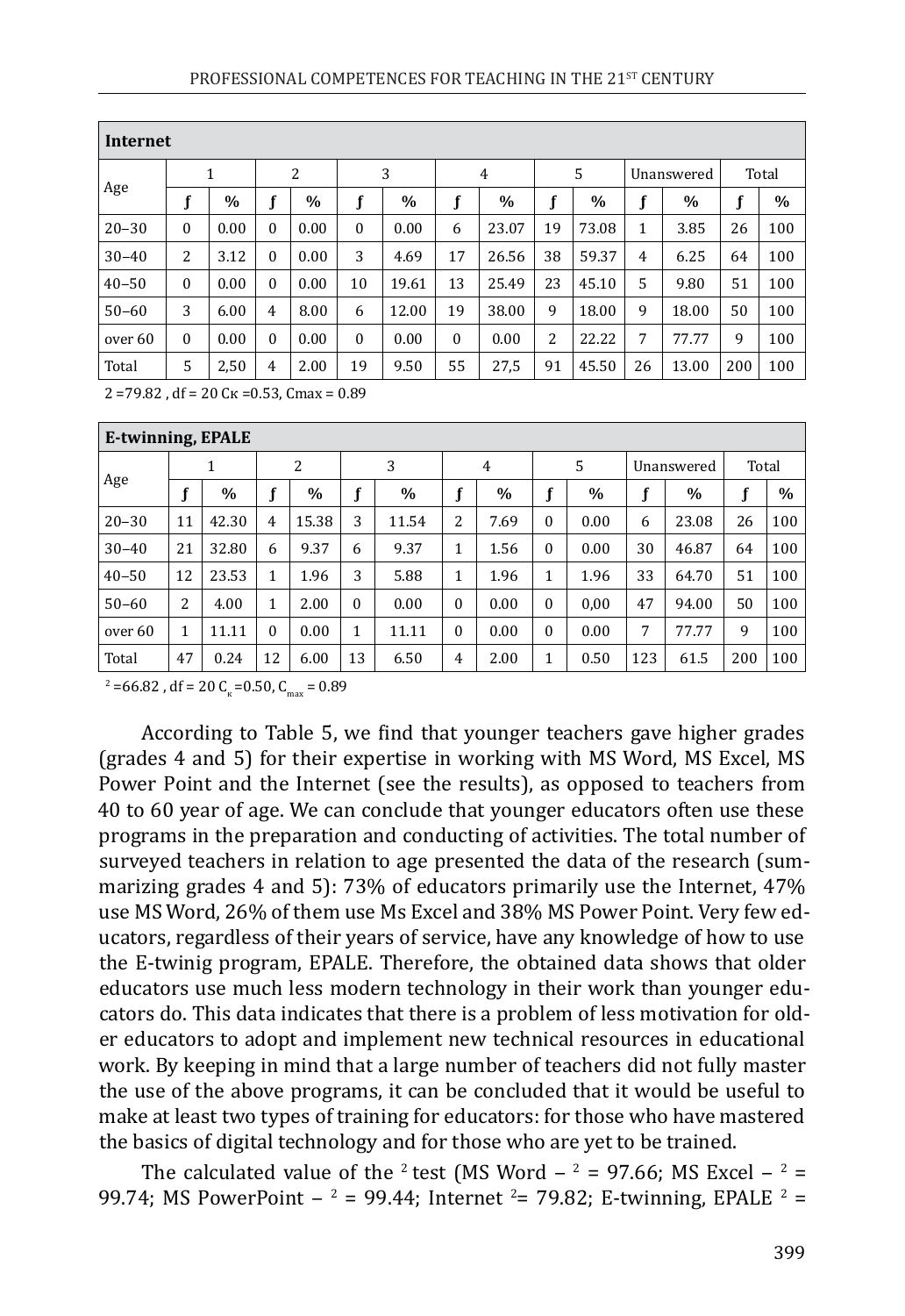66.82 compared to a limit value of 37.566 with an appropriate number of degrees of freedom (df = 20) at a significance level of 0.01. Since our  $\frac{2}{3}$  in all five cases is greater, we conclude that the assessment of teachers on their mastery of a certain the program is statistically significantly conditioned by the age of the educator.

Table 6 shows the results if educators have created their own mail address.

|           | <b>YES</b> |        |    | N <sub>0</sub> | Total |      |  |
|-----------|------------|--------|----|----------------|-------|------|--|
| Age       |            | $\%$   |    | $\%$           |       | $\%$ |  |
| $20 - 30$ | 26         | 100.00 | 0  | 0.00           | 26    | 100  |  |
| $30 - 40$ | 59         | 92.10  | 5  | 7.90           | 64    | 100  |  |
| $40 - 50$ | 47         | 92.16  | 4  | 7.84           | 51    | 100  |  |
| $50 - 60$ | 30         | 60.00  | 20 | 40.00          | 50    | 100  |  |
| over 60   | 3          | 33.33  | 6  | 66.66          | 9     | 100  |  |
| Total     | 165        | 82.50  | 35 | 17.50          | 200   | 100  |  |

#### *Table 6: Having a personal e-mail address*

 $\mu^2$  =42.49, df = 4, C<sub>k</sub> = 0.38, C<sub>max</sub> = 0.89

82.50% of all surveyed educators have their personal e-mail address, while 17.50% do not have one. All educators aged 20 to 30 have their own e-mail address. Approximately the same percentage of educators aged 30 to 50 have their e-mail address, more precisely over 90% of them. Bearing in mind that 66.66% of educators over 60 years of age do not have their own e-mail address, it can be stated that this group of educators should be trained to use e-mail.

The calculated value  $^2$  = 42.49 compared to the limit value of 13.277, with the corresponding number of degrees of freedom  $(df = 4)$  at the level of significance of 0.01. Since our  $2$  = 42.49 is higher, we conclude that the readiness of teachers to use e-mail is statistically conditioned by the age of educators. The value of the contingency coefficient of  $C_k = 0.38$  in our case is significantly lower than the maximum value of the coefficient of contingency (Cmax = 0.89); this means that the correlation between the observed phenomena is relatively poor.

It is known that digital technology resources in educational work can be used in different ways and in different domains of work. The results of research in the field of the work of educators relateing to the use of digital technologies in the exchange of information with family, colleagues and associates are presented in Table 7.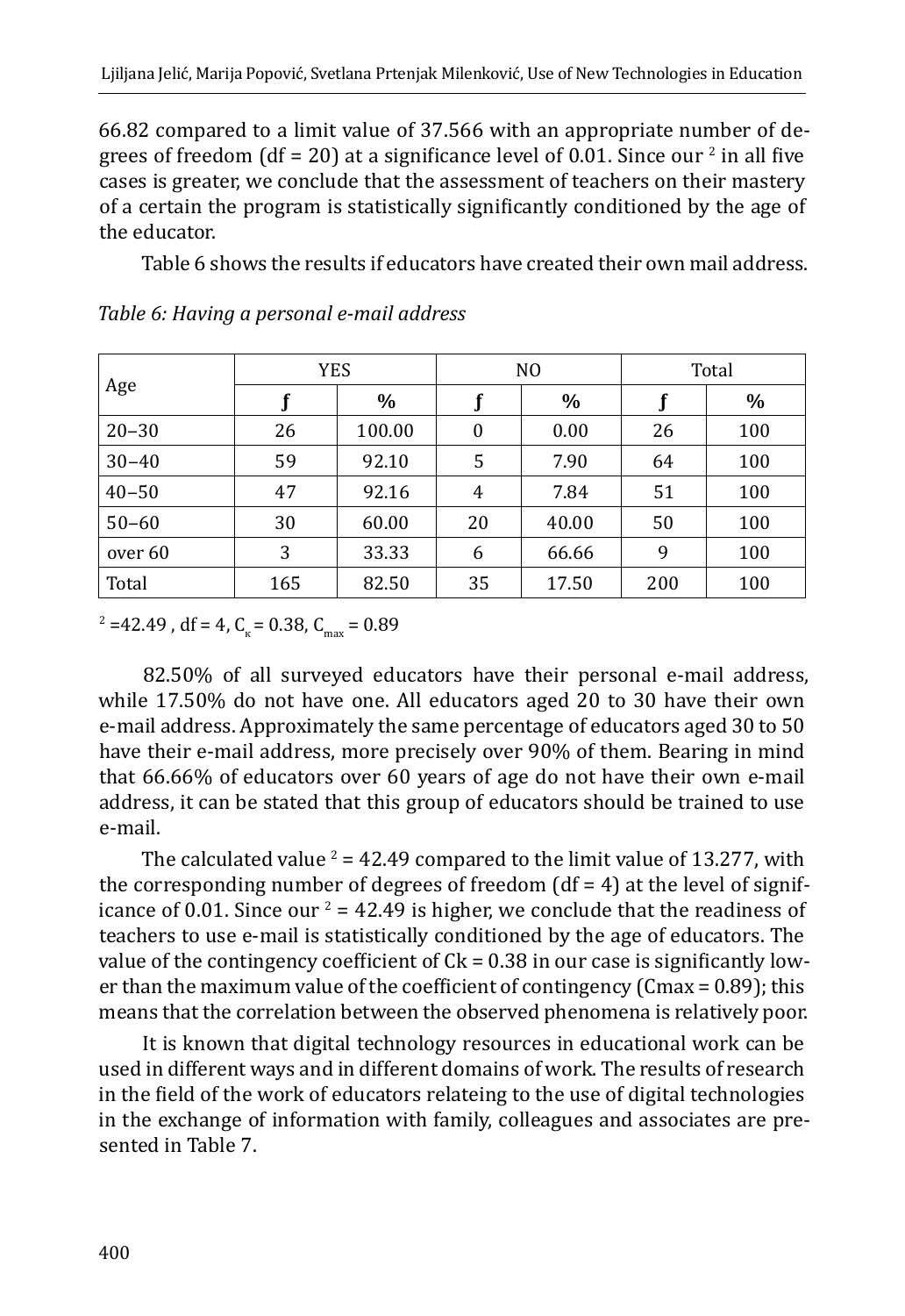| <b>FAMILY</b> |     |            |    |                |                  |            |     |       |
|---------------|-----|------------|----|----------------|------------------|------------|-----|-------|
|               |     | <b>YES</b> |    | N <sub>0</sub> |                  | Unanswered |     | Total |
| Age           |     | $\%$       |    | $\%$           | f                | $\%$       |     | $\%$  |
| $20 - 30$     | 19  | 73.08      | 7  | 26.92          | $\boldsymbol{0}$ | 0.00       | 26  | 100   |
| $30 - 40$     | 49  | 76.56      | 8  | 12.50          | 7                | 10.94      | 64  | 100   |
| $40 - 50$     | 45  | 88.23      | 3  | 5.88           | 3                | 5.88       | 51  | 100   |
| $50 - 60$     | 37  | 74.00      | 3  | 6.00           | 10               | 20.00      | 50  | 100   |
| over 60       | 2   | 22.22      | 6  | 66.66          | 1                | 11.11      | 9   | 100   |
| Total         | 152 | 76.00      | 27 | 13,5           | 21               | 10.50      | 200 | 100   |

### *Table 7: Use of digital technologies in the exchange of information*

 $\mu^2$  =39.87, df = 8 C<sub>k</sub> = 0.23, C<sub>max</sub> = 0.89

COLLEAGUES

| ,,,,,,,,,,,,,, |     |            |                  |                |              |            |     |       |
|----------------|-----|------------|------------------|----------------|--------------|------------|-----|-------|
|                |     | <b>YES</b> |                  | N <sub>0</sub> |              | Unanswered |     | Total |
| Age            |     | %          |                  | $\%$           |              | $\%$       |     | $\%$  |
| $20 - 30$      | 26  | 100        | $\boldsymbol{0}$ | 0.00           | $\mathbf{0}$ | 0.00       | 26  | 100   |
| $30 - 40$      | 55  | 85.64      | 5                | 7.80           | 4            | 6.25       | 64  | 100   |
| $40 - 50$      | 44  | 86.27      | 3                | 5.88           | 4            | 7.84       | 51  | 100   |
| $50 - 60$      | 30  | 60.00      | 4                | 8.00           | 16           | 32.00      | 50  | 100   |
| over 60        | 3   | 33.33      | 6                | 66.66          | $\mathbf{0}$ | 0.00       | 9   | 100   |
| Total          | 158 | 79.00      | 18               | 9.00           | 24           | 12.00      | 200 | 100   |

 $^2$  =85.32, df = 8 C<sub>k</sub> =0.23, C<sub>max</sub> = 0.89

| <b>ASSOCIATES</b> |            |       |                |       |              |       |       |      |
|-------------------|------------|-------|----------------|-------|--------------|-------|-------|------|
|                   | <b>YES</b> |       | N <sub>0</sub> |       | Unanswered   |       | Total |      |
| Age               |            | $\%$  |                | $\%$  |              | $\%$  |       | $\%$ |
| $20 - 30$         | 26         | 100   | $\mathbf{0}$   | 0.00  | $\mathbf{0}$ | 0.00  | 26    | 100  |
| $30 - 40$         | 43         | 67.19 | 9              | 14.06 | 12           | 18.75 | 64    | 100  |
| $40 - 50$         | 29         | 56.86 | 3              | 5.88  | 4            | 7.84  | 51    | 100  |
| $50 - 60$         | 18         | 36.00 | 5              | 10.00 | 27           | 54.00 | 50    | 100  |
| over 60           | 3          | 33.33 | 6              | 66.66 | $\mathbf{0}$ | 0.00  | 9     | 100  |
| Total             | 119        | 59.50 | 23             | 11.5  | 43           | 21.5  | 200   | 100  |

 $\mu^2$  =62.92, df = 8 C<sub>k</sub> =0.23, C<sub>max</sub> = 0.89

Regarding the use of digital technologies in the exchange of information with family, colleagues and associates, it is concluded that 76% of educators exchange information with family, 79% with colleagues and 59.50% with associates, regardless of years of service. Also, we have found that 66.66% of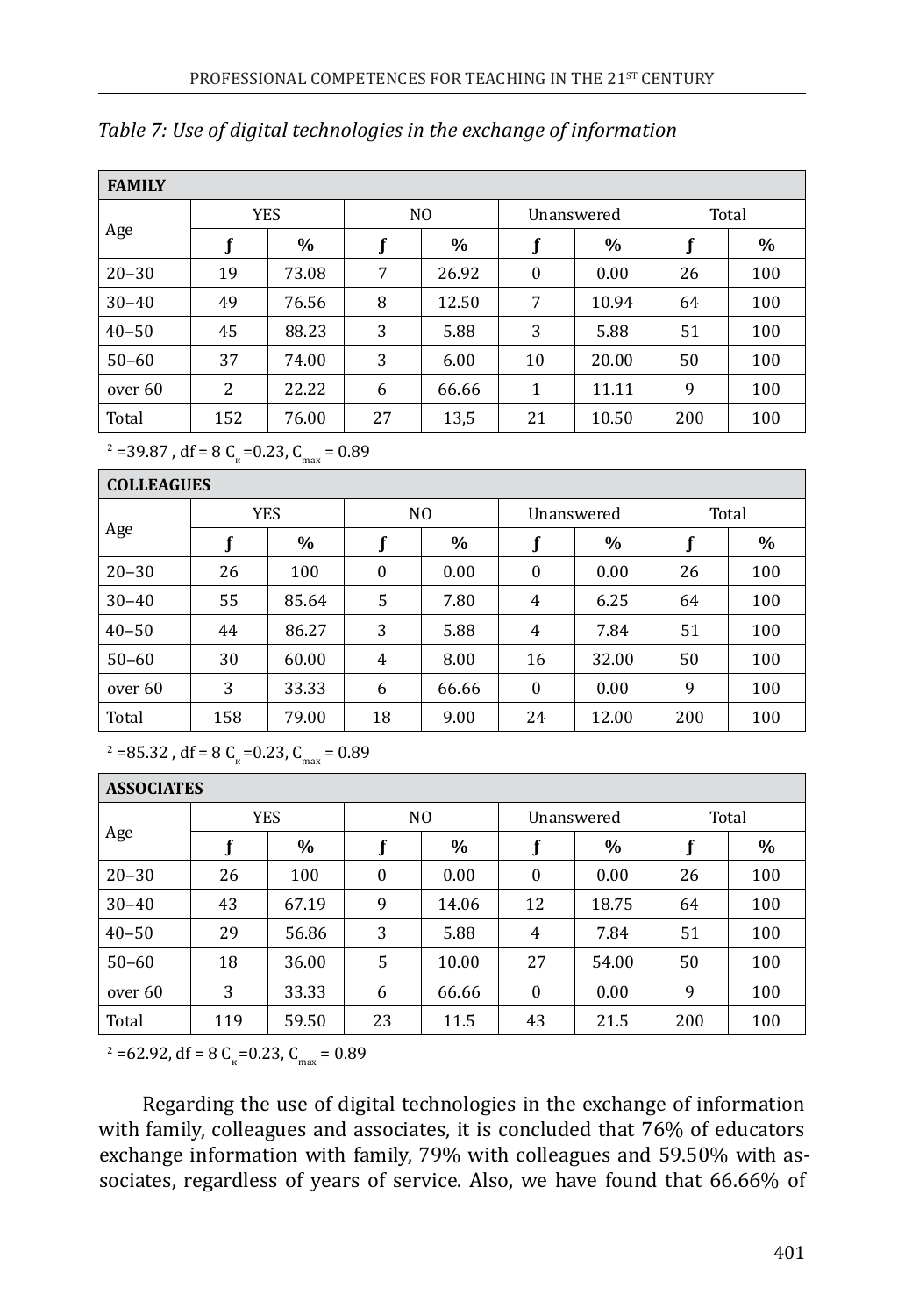educators over 60 years of age rarely use digital technologies in sharing information with family, colleagues and professional associates. All 26 (100%) of surveyed teachers have stated that they use digital technologies in their work on a daily basis in the exchange of information with family, colleagues and associates.

The calculated value of the <sup>2</sup> test (family  $=$  39.87; colleagues  $=$  85.32 associates  $-2$  = 62.92 compared to a limit value of 20.90, with the corresponding number of degrees of freedom  $(df = 8)$  at the level of significance of 0.01. Since our  $2 = 11.51$  is higher we conclude that the use of digital technologies in the exchange of information with colleagues, family and associates is statistically conditioned by age of the educator. The value of the coefficient of contingency of  $Ck = 0.23$  in this case is much lower than the maximum value of the coefficient of contingency (Cmax = 0.89), which means that the correlation between these phenomena is relatively poor.

The opinion of educators on the contribution of digital literacy to their comprehensive educational work is given in Table 8.

|           |     | YES   | N <sub>0</sub>   |       |    | <b>DOESN'T KNOW</b> | Total |      |
|-----------|-----|-------|------------------|-------|----|---------------------|-------|------|
| Age       |     | $\%$  |                  | $\%$  |    | $\%$                |       | $\%$ |
| $20 - 30$ | 26  | 100   | $\boldsymbol{0}$ | 0.00  | 0  | 0.00                | 26    | 100  |
| $30 - 40$ | 57  | 89.06 | 1                | 1.56  | 6  | 9.37                | 64    | 100  |
| $40 - 50$ | 48  | 94.12 | $\boldsymbol{0}$ | 0.00  | 3  | 5.88                | 51    | 100  |
| $50 - 60$ | 34  | 68.00 | 8                | 16.00 | 8  | 16.00               | 50    | 100  |
| over 60   | 4   | 44.44 | 3                | 33.33 | 2  | 22.22               | 9     | 100  |
| Total     | 169 | 84.50 |                  | 6,00  | 19 | 9.50                | 200   | 100  |

*Table 8: Contribution of digital literacy to educators' work*

 $C_{\text{max}}$  = 36.93, df = 8 C<sub>k</sub> = 0.39, C<sub>max</sub> = 0.89

From the data presented in Table 8, we can conclude that most educators have a clearly developed attitude towards the contribution of digital literacy to their comprehensive educational work, and more precisely, 84.50% of teachers gave a positive answer. All interviewed educators aged from 20 to 30 have a clear view of the contribution of digital literacy to their work. The percentage of teachers aged from 30 to 40 years (89,06) and 40 to 50 years (94,12) is also high. Less than half of the educators (44.44%) have no clear understanding of the contribution of digital literacy to their work.

The calculated value  $2 = 36.93$  compared to the limit value of 20.90, with the corresponding number of degrees of freedom  $(df = 8)$  at the level of significance of 0.01. Since our  $2 = 36.93$  is greater, we conclude that the contribution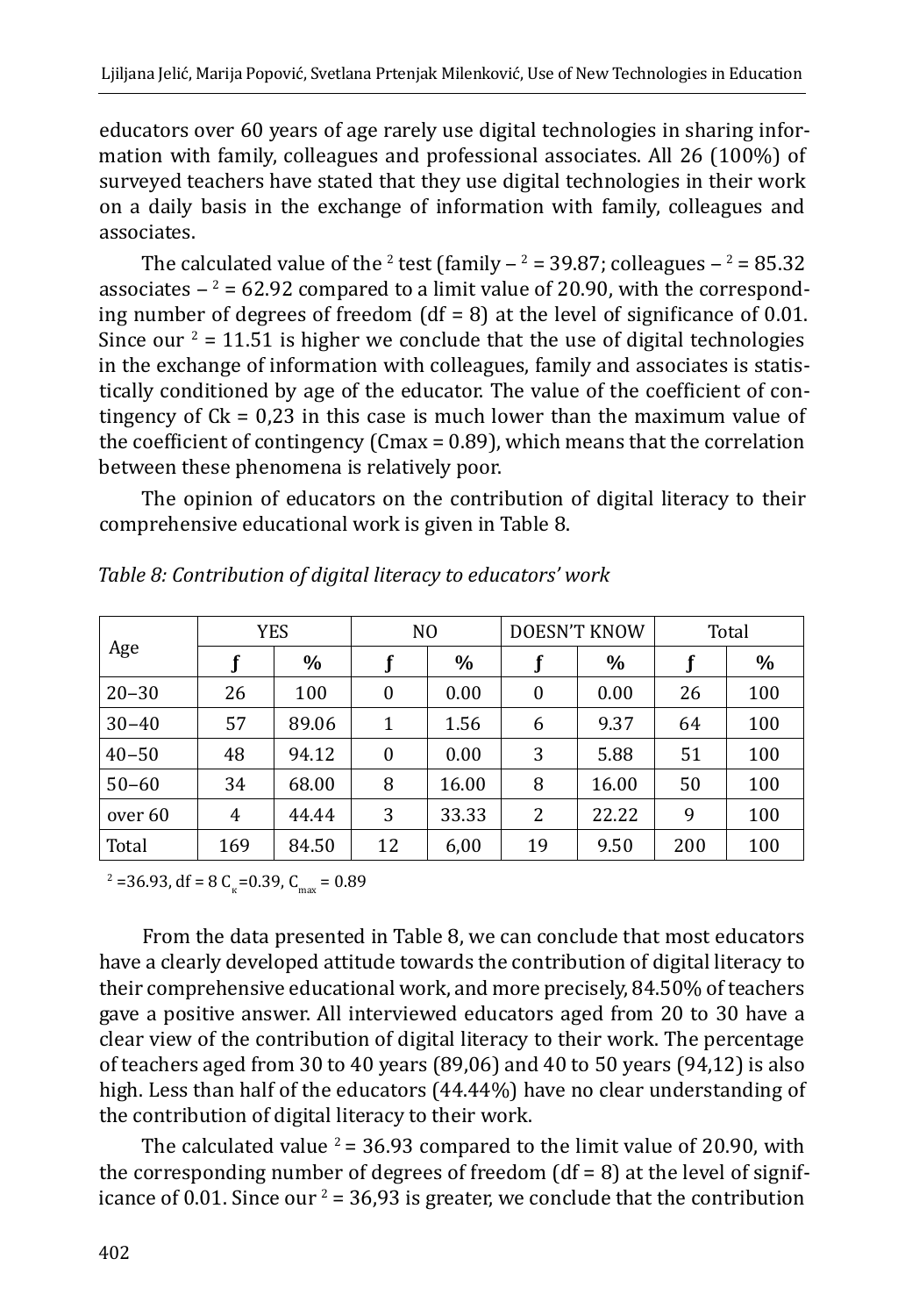of digital literacy in the work of educators is statistically conditioned by the age of educators. The value of the contingency coefficient Ck = 0.39 in our case is significantly lower than the maximum value of the coefficient of contingency (Cmax = 0.89); this means that the correlation between the observed phenomena is relatively poor.

The results of the research on the domains of computer use in different activities, and in relation to the age of educators, are shown in Table 9.

| Age       | Preparation<br>of Activity |       | Conducting<br>Keeping<br>Monitoring<br>of child<br>records on<br>of Activity<br>educational<br>development<br>and progress<br>work |       |    |       |    | Total |     |      |
|-----------|----------------------------|-------|------------------------------------------------------------------------------------------------------------------------------------|-------|----|-------|----|-------|-----|------|
|           | f                          | $\%$  |                                                                                                                                    | $\%$  | f  | $\%$  |    | $\%$  |     | $\%$ |
| $20 - 30$ | 24                         | 35.29 | 17                                                                                                                                 | 25.00 | 15 | 22.06 | 12 | 17.65 | 68  | 100  |
| $30 - 40$ | 42                         | 32.06 | 39<br>29.77                                                                                                                        |       | 29 | 22.14 | 21 | 16.03 | 131 | 100  |
| $40 - 50$ | 27                         | 31.39 | 26                                                                                                                                 | 30.23 | 19 | 22.09 | 14 | 16.28 | 86  | 100  |
| $50 - 60$ | 21                         | 24.14 | 15                                                                                                                                 | 17.24 | 18 | 20.69 | 24 | 27.59 | 87  | 100  |
| over 60   | 3                          | 25.00 | 2                                                                                                                                  | 16.66 | 3  | 25.00 | 4  | 33.33 | 12  | 100  |
| Total     | 117                        | 31.20 | 99                                                                                                                                 | 26.40 | 84 | 22,40 | 75 | 20.00 | 375 | 100  |

*Table 9: Use of computers in different domains of activities*

 $\mu^2$  =11.51, df = 12, C<sub>k</sub> = 0.23, C<sub>max</sub> = 0.89

With regard to the use of computers in various domains of activity, with our research we have obtained data that 31.20% of teachers use the computer for preparatory activity, 26.40% for conducting of activities, 22.40% for keeping records of EW and 20.00% for monitoring of child development and promotion. We can conclude that approximately the same attitude is observed among educators regardless of their age.

By calculating the Chi-squared test  $(2 = 11.51)$  and the significance level of 0.01 with the degree of freedom of  $df = 12$  ( $2 = 20.90$ ) we found that, in relation to the independent variable (age of the respondent), there is no statistically significant difference in relation to the age of educators. Thus, the age of educators is not conditioned by the use of computers in the forefront of non-educated domains of educators' activities.

The results obtained by the survey in relation to the need for additional professional development of educators for the use of digital competences are presented in Table 10.

More than half of the educators (58.00%) gave a positive answer that the use of digital competences requires professional training, while 40.50 %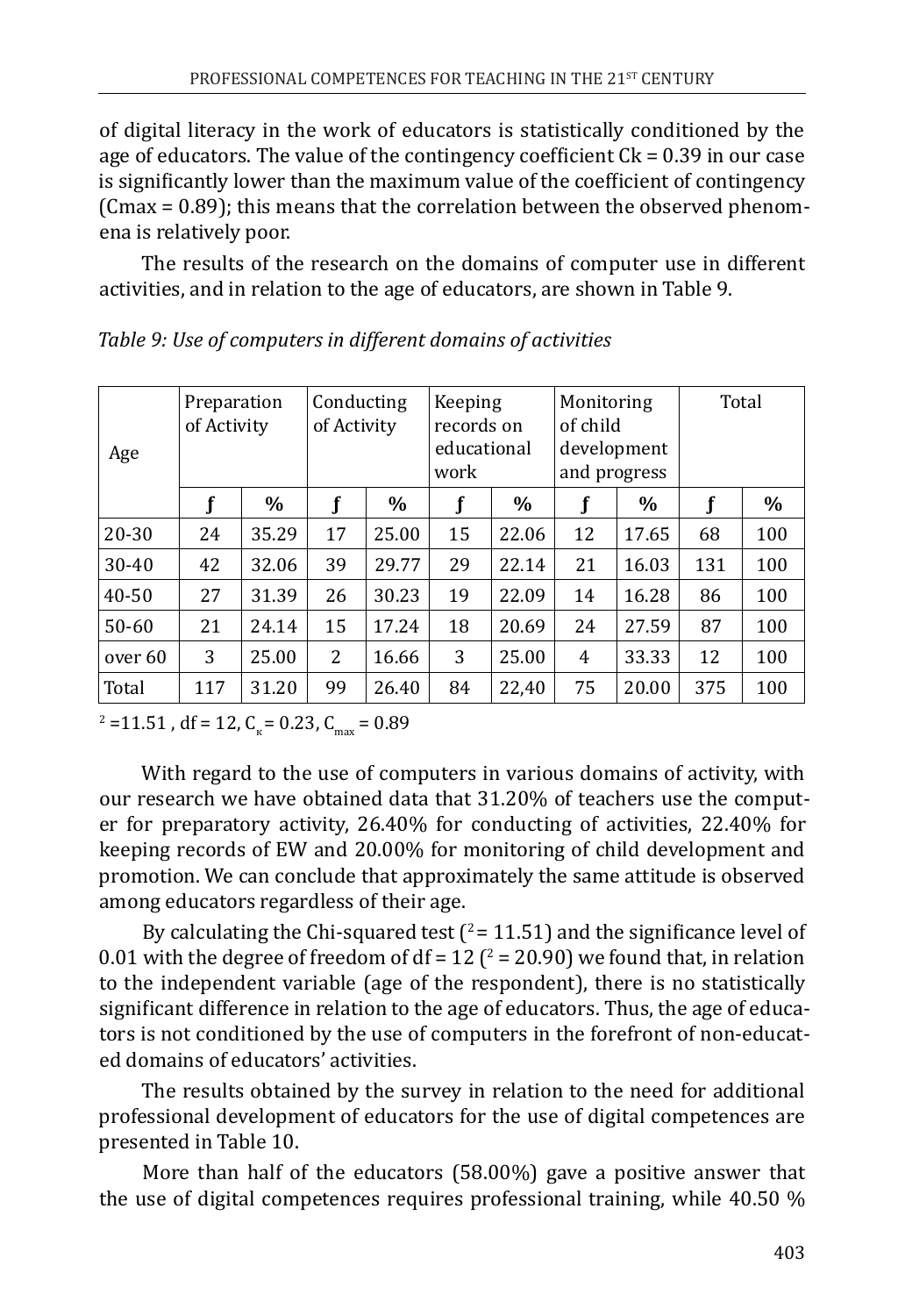considers that it is not needed. Based on the data shown in Table 10, we can conclude that among the youngest teachers of the age 20 to 30, there is awareness of the importance of education on the use of digital competencies for additional professional development. More than half of educators aged 30 to 60 recognize the importance of applying modern technologies, as well as the need for greater attention to IT education for educators. It should also be noted that educators are generally not inclined to follow news developments in the field of technology, or they rarely do so. Also, a large number of them are not sure that their competences could be developed by reading professional literature. They agreed that teachers' competences could be somewhat improved by reading literature, but that this should be done through seminars and exchange of experiences with colleagues.

|            |     | YES   |    | N <sub>0</sub> | <b>DOESN'T KNOW</b> |       | Total |      |
|------------|-----|-------|----|----------------|---------------------|-------|-------|------|
| Age        |     | $\%$  |    | $\%$           |                     | $\%$  |       | $\%$ |
| $20 - -30$ | 20  | 76.92 | 5  | 19.23          | 1                   | 3.85  | 26    | 100  |
| $30 - 40$  | 33  | 51.56 | 25 | 39.06          | 6                   | 9.37  | 64    | 100  |
| $40 - 50$  | 28  | 54.90 | 20 | 39.21          | 3                   | 5.88  | 51    | 100  |
| $50 - 60$  | 33  | 51.56 | 25 | 39.06          | 6                   | 9.37  | 50    | 100  |
| over 60    | 2   | 44.44 | 6  | 33.33          | 1                   | 22.22 | 9     | 100  |
| Total      | 116 | 58.00 | 81 | 40.50          | 17                  | 8.50  | 200   | 100  |

*Table 10: Use of digital competencies for continuing training*

 $\mu^2$  =15.507, df = 8 C<sub>k</sub>=0.23, C<sub>max</sub> = 0.89

By calculating the Chi-squared test ( $\ell$  = 15.507) and the significance level of 0.01 for the degree of freedom df = 12  $(^{2}$  = 20.90), it was found that, in relation to the independent variable (age of the respondents), there was no statistically significant difference in relation to the age of the educator.

A considerable number of surveyed educators do not have a certain experience in attending online seminars (85% of them), regardless of age.

By calculating the Chi-square test ( $^2$  = 8.16) and the significance level of 0.01 for the degree of freedom  $df = 12$  ( $\ell = 20.90$ ) it was found that, in relation to the independent variable (age of the respondent), there is no statistically significant in relation to the age of the educator when it comes to their experience in attending online seminars.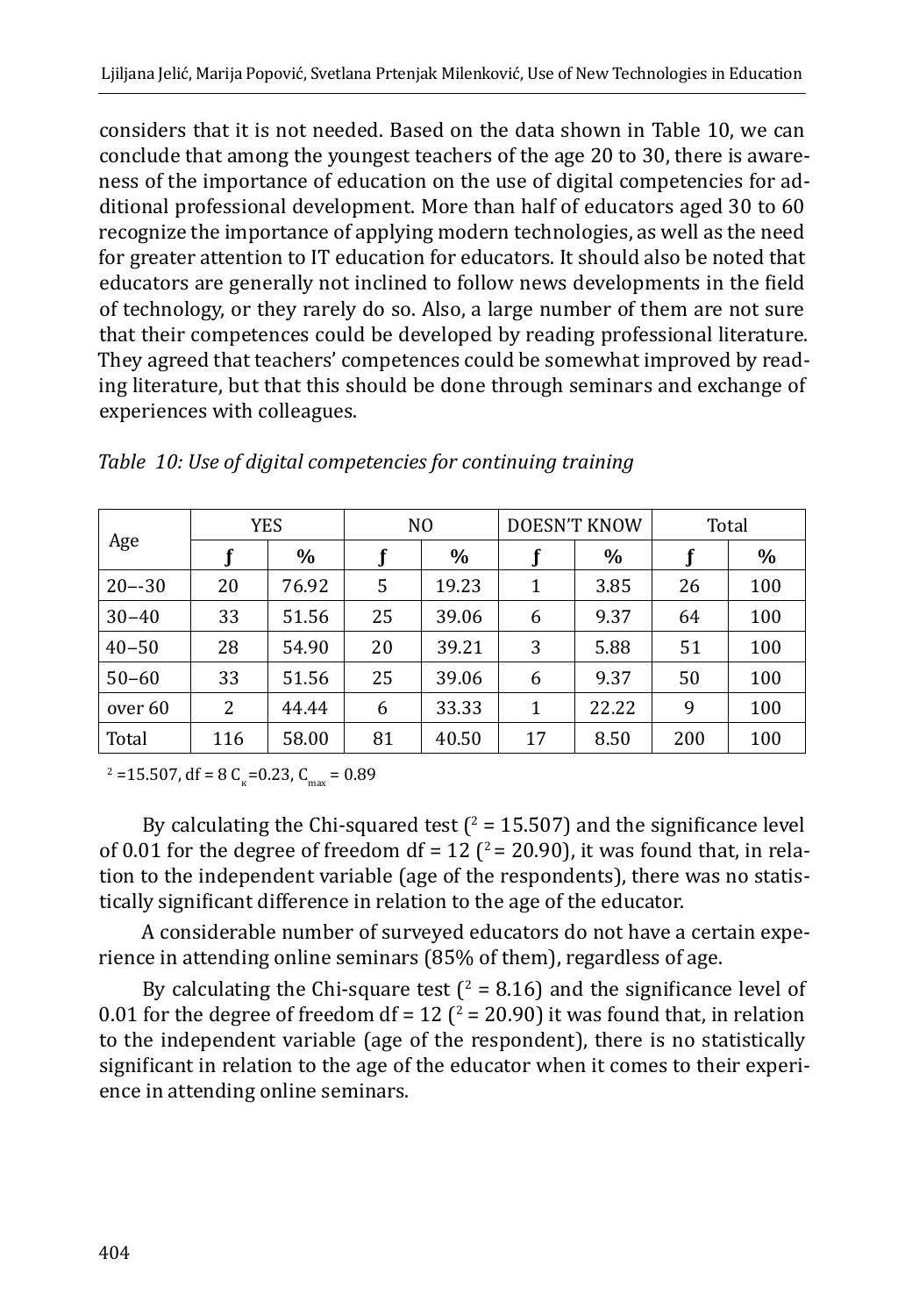*Results of the research in relation to the level of education of educators*

The data on whether educators use the computer in their immediate educational work are shown in Table 11.

|                                   |     | <b>YES</b> |          | N <sub>O</sub> |          | Unanswered |     | Total |
|-----------------------------------|-----|------------|----------|----------------|----------|------------|-----|-------|
| Age                               |     | $\%$       |          | $\%$           |          | $\%$       |     | $\%$  |
| 2-Year Postsecondary<br>Education | 51  | 65.38      | 27       | 34.61          | $\theta$ | 0.00       | 78  | 100%  |
| College                           | 100 | 92.59      | 4        | 3.70           | 4        | 3.70       | 108 | 100%  |
| University                        | 9   | 100        | $\theta$ | 0.00           | $\theta$ | 0.00       | 9   | 100%  |
| M.A.                              | 5   | 100        | $\theta$ | 0.00           | $\theta$ | 0.00       | 5   | 100%  |
| Total                             | 165 | 82.50      | 31       | 15.50          | 4        | 2.00       | 200 | 100%  |

*Table 11: Use of computers*

 $\mu^2$  =38.28, df = 6, C<sub>k</sub> = 0.40, C<sub>max</sub> = 0.86

The research findings presented in Table 11 show that 82.50% of teachers are self-trained to use computers in relation to the level of education. Educators with a university degree and a master's degree think they are fully trained in the use of computers, while there is an insignificantly smaller number of educators with a 2-Year Postsecondary Education and College degree.

The existence of statistically significant differences in the use of computers was determined on the basis of the Chi-square test ( $2$  = 38.28) and the significance level of 0.01 for the degree of freedom df =  $6(^{2} = 16.82)$ .

The readiness of educators to acquire knowledge in the field of digital technologies is shown in Table 12.

*Table 12: Readiness of educators to acquire knowledge in the field of digital technologies*

|                                   |     | YES   |          | N <sub>0</sub> |          | Unanswered    |     | Total |
|-----------------------------------|-----|-------|----------|----------------|----------|---------------|-----|-------|
| Level of education                |     | $\%$  |          | $\%$           |          | $\frac{0}{0}$ |     | $\%$  |
| 2-Year Postsecondary<br>Education | 54  | 69.23 | 21       | 26.93          | 3        | 3.84          | 78  | 100%  |
| College                           | 100 | 92.59 | 4        | 3.70           | 4        | 3.70          | 108 | 100%  |
| University                        | 8   | 88.88 | $\theta$ | 0.00           | 1        | 11.11         | 9   | 100%  |
| M.A.                              | 5   | 100   | $\theta$ | 0.00           | $\theta$ | 0.00          | 5   | 100%  |
| Total                             | 167 | 83.5  | 25       | 12,5           | 8        | 4.00          | 200 | 100%  |

 $T^2 = 25.94$  , df = 6 C<sub>k</sub> = 0.31, C<sub>max</sub> = 0.86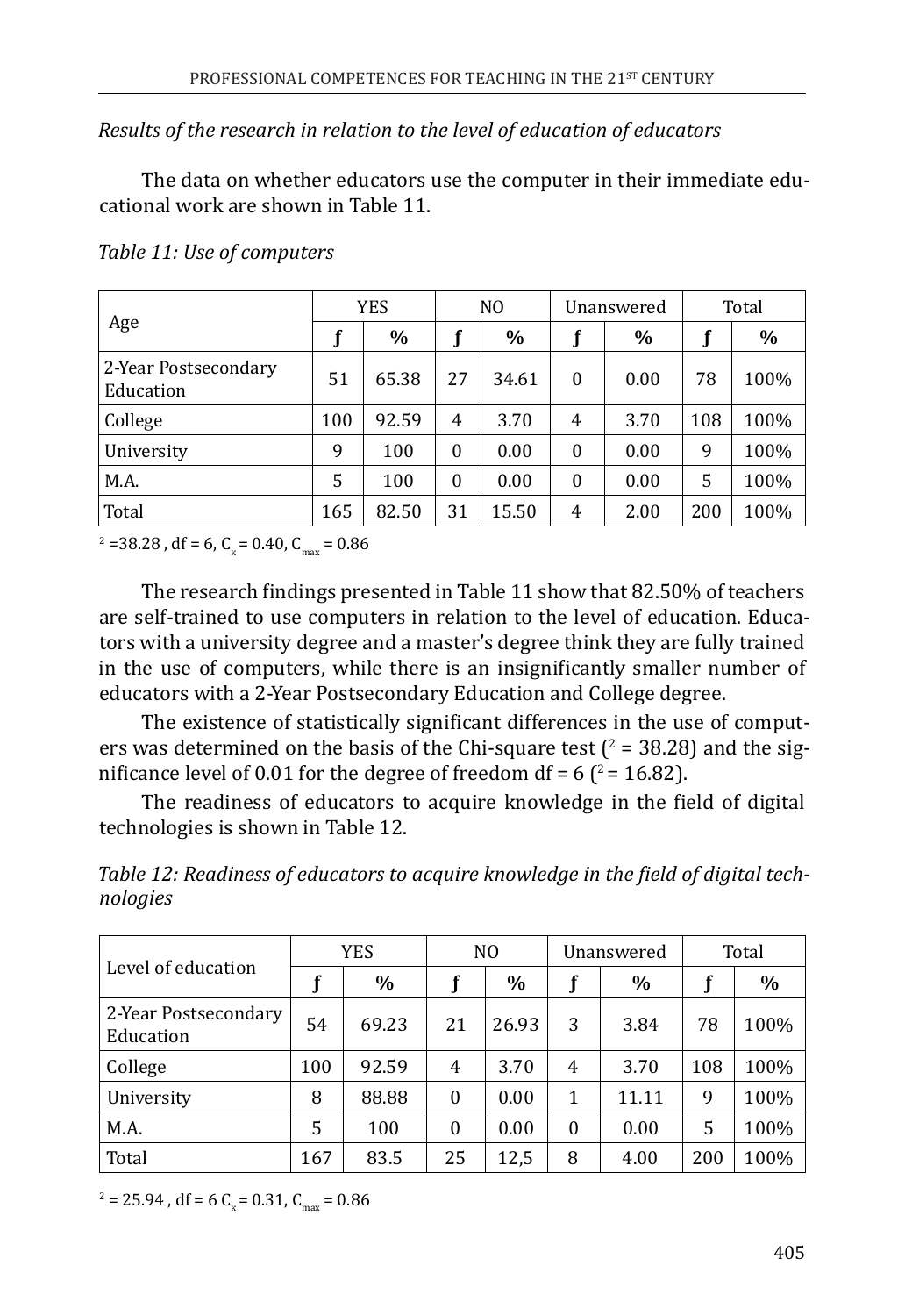When it comes to the readiness of educators to acquire knowledge in the field of digital technologies, 83.50% think that that they are ready, 12.50% of teachers are not, and 4% did not answer. A more prominent attitudes about their readiness to acquire knowledge in the field of digital technologies was noticed among educators with M.A. degree (100%) and educators with College degrees (92.59%), while a lower degree of consent was given by a group of teachers with 2-Year Postsecondary Education (69.23%) and University degree (88.88%).

The existence of statistically significant differences on the readiness of educators to acquire knowledge in the field of digital technologies was determined on the basis of the Chi-square test  $(^{2}$  = 25.94) and the significance level  $0.01$  for the degree of freedom df = 6 ( $\textdegree$  = 16.82). Therefore, it has been established that, in relation to the independent variable (the level of education) there is a statistically significant difference in the readiness of educators to acquire certain knowledge in the field of digital technologies.

Table 13 shows the assessment of teachers at a five-level Likert scale on their skills in working with MS Word, MS Excel, MS Power Point, Internet and E-twinning, EPALE.

The analysis of the results presented in Table 13 show the assessment of the teachers' own competencies for the use of computer programs in relation to the level of education. By calculating the Chi-square test, it has been established that there is a statistically significant difference in the assessment of teachers on a scale from 1 to 5 in relation to the independent variable (educational level of educators). Statistically significant differences are present in all the above program packages based on the calculated value of the  $^2$  test (see the Table), and the significance level of 0.01; it can be noticed that there are differences in the assessment of the educator in relation to the level of education.

| <b>MS Word</b>                       |              |               |          |                |          |               |                |                |    |               |          |            |       |      |
|--------------------------------------|--------------|---------------|----------|----------------|----------|---------------|----------------|----------------|----|---------------|----------|------------|-------|------|
| Level of                             |              | $\mathbf{1}$  |          | $\overline{2}$ |          | 3             |                | $\overline{4}$ |    | 5             |          | Unanswered | Total |      |
| education                            | f            | $\frac{0}{0}$ |          | $\frac{0}{0}$  |          | $\frac{0}{0}$ | f              | $\frac{0}{0}$  | f  | $\frac{0}{0}$ |          | $\%$       |       | $\%$ |
| 2-Year<br>Postsecondary<br>Education | 5            | 6.40          | 3        | 3.85           | 10       | 12.82         | 13             | 16.67          | 6  | 7.69          | 41       | 52.56      | 78    | 100  |
| College                              | 3            | 2.70          | 8        | 7.40           | 19       | 17.59         | 27             | 25.00          | 37 | 34.26         | 16       | 14.82      | 108   | 100  |
| University                           | $\mathbf{0}$ | 0.00          | $\Omega$ | 0.00           | $\theta$ | 0.00          | $\overline{4}$ | 44.44          | 5  | 55.55         | $\theta$ | 0.00       | 9     | 100  |
| M.A.                                 | $\mathbf{0}$ | 0.00          | $\Omega$ | 0.00           | $\theta$ | 0.00          | 2              | 40.00          | 3  | 60.00         | $\theta$ | 0.00       | 5     | 100  |
| Total                                | 8            | 4.00          | 11       | 5.50           | 29       | 14.50         | 44             | 22.00          | 51 | 25.5          | 57       | 28.50      | 200   | 100  |

*Table 13: Mastery of educators in certain programs*

 $\mu^2$  =56.14, df = 15 C<sub>k</sub> = 0.46, C<sub>max</sub> = 0.86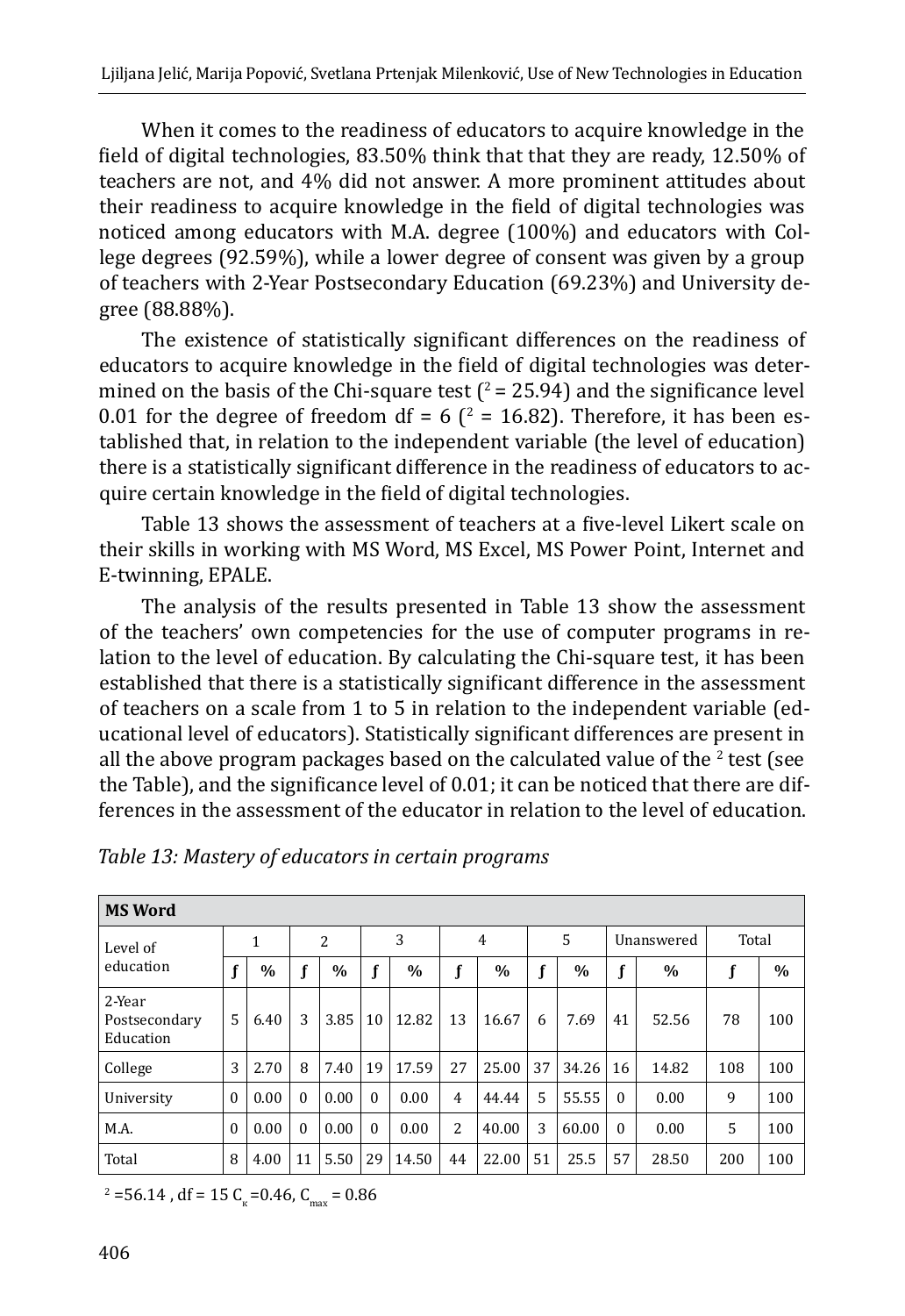| <b>MS Excel</b>                      |              |               |              |                |          |               |                |       |          |       |          |            |     |       |
|--------------------------------------|--------------|---------------|--------------|----------------|----------|---------------|----------------|-------|----------|-------|----------|------------|-----|-------|
| Level of                             |              | 1             |              | $\overline{2}$ |          | 3             |                | 4     |          | .5    |          | Unanswered |     | Total |
| education                            |              | $\frac{0}{0}$ | f            | $\%$           |          | $\frac{0}{0}$ |                | $\%$  | f        | $\%$  |          | $\%$       | f   | $\%$  |
| 2-Year<br>Postsecondary<br>Education | 9            | 11.54         | 5            | 6.40           | 12       | 15.38         | $\overline{4}$ | 5.13  | 3        | 3.84  | 41       | 52.56      | 78  | 100   |
| College                              | 12           | 11.11         | 10           | 9.26           | 29       | 26.85         | 23             | 21.30 | 9        | 8.33  | 25       | 23.14      | 108 | 100   |
| University                           | $\theta$     | 0.00          | $\mathbf{1}$ | 11.11          | 3        | 33.33         | 5              | 55.55 | $\theta$ | 0.00  | $\theta$ | 0.00       | 9   | 100   |
| M.A.                                 | $\mathbf{1}$ | 20.00         | $\mathbf{1}$ | 20.00          | $\Omega$ | 0.00          | 2              | 40.00 | 1        | 20.00 | $\Omega$ | 0.00       | 5   | 100   |
| Total                                | 22           | 11.00         | 17           | 8.50           | 44       | 22.00         | 34             | 17.00 | 13       | 6.50  | 70       | 35.00      | 200 | 100   |

 $\mu^2$  =48.20, dt = 15 C<sub>k</sub> =0.44, C<sub>max</sub> = 0.86

|                                        | <b>MS Power Point</b> |              |          |      |                  |       |    |       |                |       |          |            |       |               |  |
|----------------------------------------|-----------------------|--------------|----------|------|------------------|-------|----|-------|----------------|-------|----------|------------|-------|---------------|--|
| Level of<br>education                  |                       | $\mathbf{1}$ |          | 2    |                  | 3     |    | 4     |                | 5     |          | Unanswered | Total |               |  |
|                                        | f                     | $\%$         | f        | $\%$ | f                | $\%$  | f  | $\%$  | f              | $\%$  | f        | $\%$       | f     | $\frac{0}{0}$ |  |
| 2-Year Post-<br>secondary<br>Education | 10                    | 12.82        | 5        | 6.40 | 4                | 5.12  | 10 | 12.82 | 5              | 6.40  | 44       | 56.51      | 78    | 100           |  |
| College                                | 7                     | 6.48         | 6        | 5.55 | 27               | 25.00 | 25 | 23.15 | 21             | 19.44 | 22       | 20.37      | 108   | 100           |  |
| University                             | 1                     | 11.11        | $\theta$ | 0.00 | 2                | 22.22 | 2  | 22.22 | $\overline{4}$ | 44.44 | $\Omega$ | 0.00       | 9     | 100           |  |
| M.A.                                   | 0                     | 0.00         | $\theta$ | 0.00 | $\boldsymbol{0}$ | 0.00  | 2  | 40.00 | 3              | 60.00 | $\Omega$ | 0.00       | 5     | 100           |  |
| Total                                  | 18                    | 9.00         | 11       | 5.55 | 33               | 16.5  | 39 | 195   | 33             | 16.5  | 66       | 0.33       | 200   | 100           |  |

 $\mu^2$  =57.055, df = 15 C<sub>k</sub>=0.47, C<sub>max</sub> = 0.86

| <b>Internet</b>                        |                |               |          |               |          |       |    |                |    |       |          |               |     |               |
|----------------------------------------|----------------|---------------|----------|---------------|----------|-------|----|----------------|----|-------|----------|---------------|-----|---------------|
| Level of                               |                | 1             |          | 2             |          | 3     |    | $\overline{4}$ |    | 5     |          | Unanswered    |     | Total         |
| education                              | f              | $\frac{0}{0}$ | f        | $\frac{0}{0}$ | f        | $\%$  | f  | $\frac{0}{0}$  | f  | $\%$  |          | $\frac{0}{0}$ | f   | $\frac{0}{0}$ |
| 2-Year Post-<br>secondary<br>Education | $\overline{4}$ | 5.12          | 3        | 3.85          | 7        | 8.97  | 22 | 28.20          | 24 | 30.77 | 18       | 23,07         | 78  | 100           |
| College                                | 2              | 1.85          | 2        | 1.85          | 9        | 8.33  | 30 | 27.78          | 57 | 5.28  | 8        | 7.40          | 108 | 100           |
| University                             | $\theta$       | 0.00          | $\theta$ | 0.00          | $\Omega$ | 0.00  | 3  | 33.33          | 6  | 66.66 | $\theta$ | 0.00          | 9   | 100           |
| M.A.                                   | $\mathbf{0}$   | 0.00          | $\Omega$ | 0.00          | 1        | 20.00 | 1  | 20.00          | 3  | 60.00 | $\Omega$ | 0.00          | 5   | 100           |
| Total                                  | 6              | 3.00          | 5        | 2.50          | 8        | 4.00  | 56 | 28.00          | 90 | 45.00 | 26       | 13.00         | 200 | 100           |

 $\mu^2$  =33.49, df = 15 C<sub>k</sub> =0.38, C<sub>max</sub> = 0.86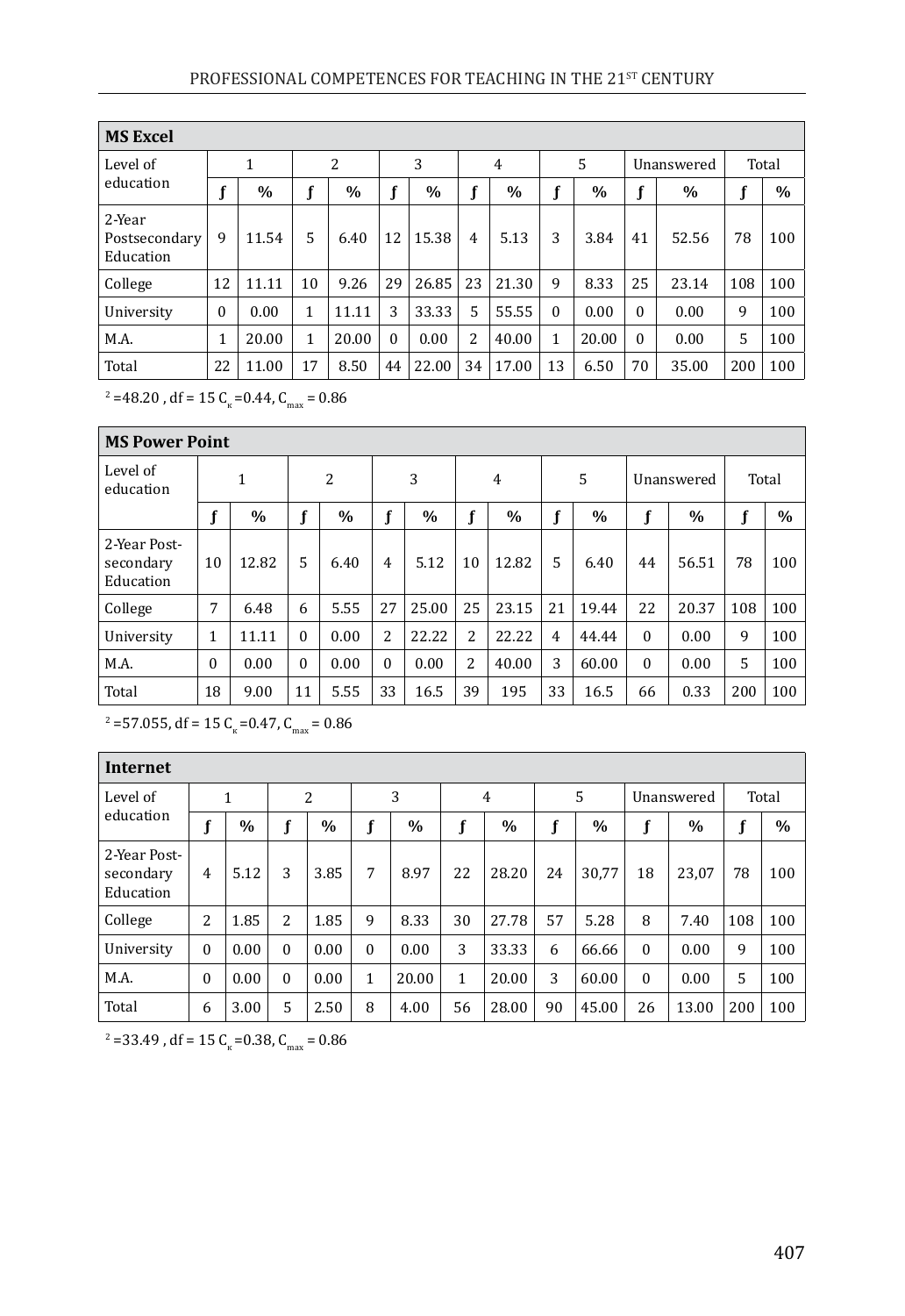| E-twinning, EPALE                                                            |                |       |             |       |          |      |                |       |              |      |                 |       |             |      |
|------------------------------------------------------------------------------|----------------|-------|-------------|-------|----------|------|----------------|-------|--------------|------|-----------------|-------|-------------|------|
|                                                                              |                | 1     | 2           |       | 3        |      | $\overline{4}$ |       | 5            |      | Unan-<br>swered |       | Total       |      |
|                                                                              | f              | $\%$  | $\mathbf f$ | $\%$  |          | $\%$ |                | $\%$  | $\mathbf f$  | $\%$ | f               | $\%$  | $\mathbf f$ | $\%$ |
| 2-Year<br>Postsecondary<br>Education                                         | 12             | 15.38 | 2           | 2.56  | 3        | 3.85 | $\theta$       | 0.00  | $\theta$     | 0,00 | 61              | 78,21 | 78          | 100  |
| College                                                                      | 27             | 25.00 | 9           | 8.33  | 10       | 9.25 | $\overline{2}$ | 18.52 | $\theta$     | 0.00 | 60              | 55.55 | 108         | 100  |
| University                                                                   | $\overline{2}$ | 22.22 | $\Omega$    | 0.00  | $\Omega$ | 0.00 | 1              | 11.11 | $\theta$     | 0.00 | 6               | 66.66 | 9           | 100  |
| M.A.                                                                         | $\overline{4}$ | 80.00 | 1           | 20.00 | $\Omega$ | 0.00 | $\Omega$       | 0.00  | $\theta$     | 0.00 | $\Omega$        | 0.00  | 5           | 100  |
| Total                                                                        | 45             | 22.50 | 12          | 6.00  | 13       | 6.50 | 3              | 1.50  | $\mathbf{0}$ | 0.00 | 127             | 63.50 | 200         | 100  |
| <sup>2</sup> = 30.91, df = 15 C <sub>k</sub> = 0.36, C <sub>max</sub> = 0.86 |                |       |             |       |          |      |                |       |              |      |                 |       |             |      |

Table 13 shows that we can find that higher grades (4 and 5) were provided by teachers with university and master degrees, i.e. 80.00% of them think that they have mastered the Internet, 75.00% have mastered by PowerPoint, 55.55% Excel and 90.00% Word, compared to teachers with 2-Year Postsecondary Education and College degrees. Based on the data presented, it can be concluded that regardless of the level of education, most educators did not master the use of E-twinning, EPALE. It can also be noted that educators with university and master degrees show better preparation for the use of modern software tools in work than educators with 2-Year Postsecondary Education and College degrees.

Table 14 shows the results of educators who have created their own mail address.

| Level of education                |     | YES   |          | N <sub>0</sub> |          | Unanswered |     | Total |
|-----------------------------------|-----|-------|----------|----------------|----------|------------|-----|-------|
|                                   |     | $\%$  |          | $\frac{0}{0}$  |          | $\%$       |     | $\%$  |
| 2-Year Postsecondary<br>Education | 50  | 64.10 | 23       | 29.49          | 5        | 6.41       | 78  | 100%  |
| College                           | 98  | 90.74 | 10       | 9.26           | $\Omega$ | 0.00       | 108 | 100%  |
| University                        | 8   | 88.88 | 1        | 11.11          | $\Omega$ | 0.00       | 9   | 100%  |
| M.A.                              | 5   | 100   | $\theta$ | 0.00           | $\Omega$ | 0.00       | 5   | 100%  |
| Total                             | 161 | 80.50 | 34       | 17.00          | 5        | 2.50       | 200 | 100%  |

*Table 14: Having a personal e-mail address*

 $C_{\rm q}$  = 24.14, df = 6, C<sub>k</sub> = 0.32, C<sub>max</sub> = 0.86

80.50% of educators declared that they have a personal e-mail address, while 17.00% of them do not possess one. By calculating the Chi-square test, it was found that there is a statistically significant difference in the possession of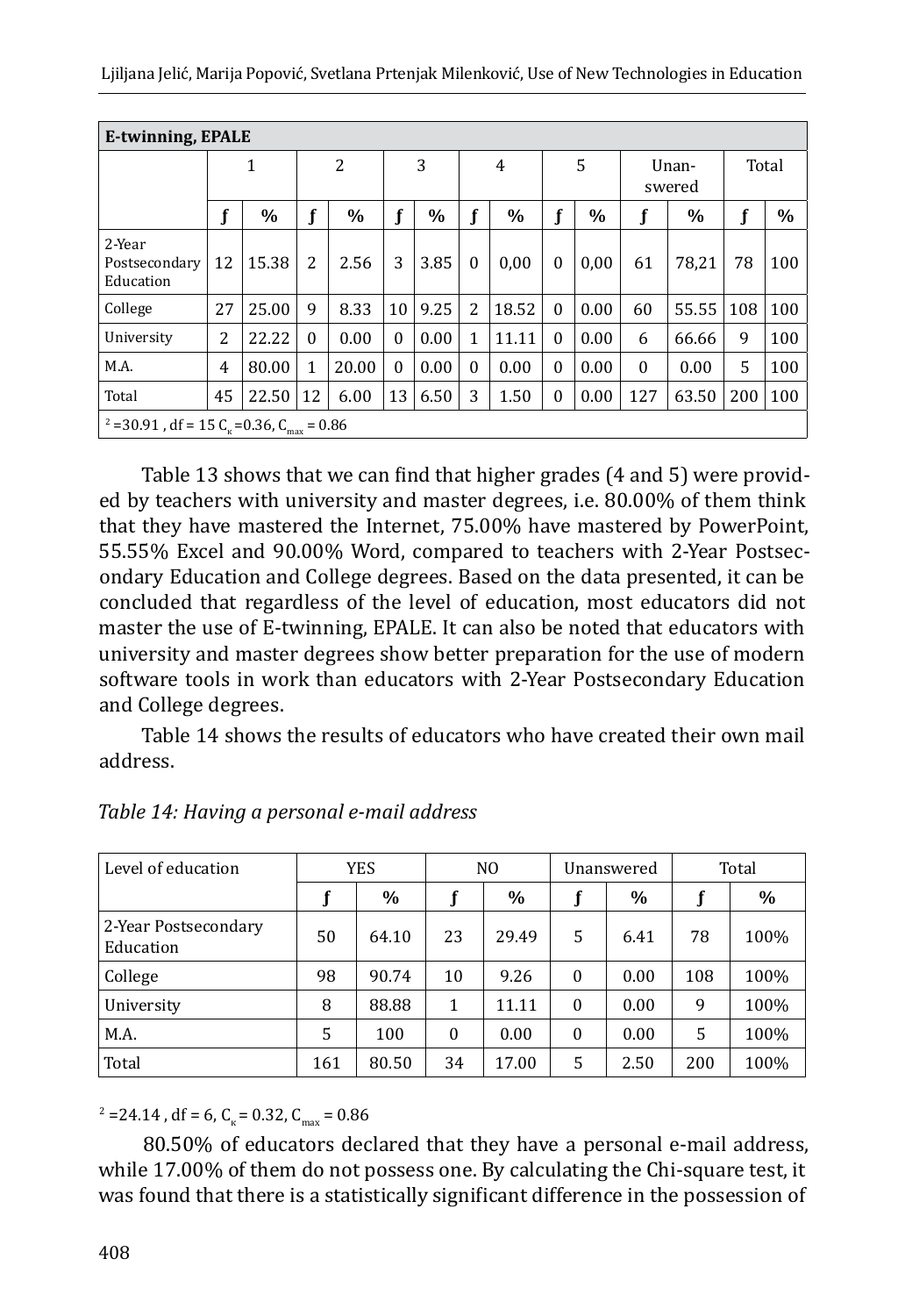a personal e-mail address of educators compared to the independent variable (educational level of the educator). Statistically significant differences are present in all answers of educators, based on the calculated value of <sup>2</sup> test ( $2 = 24.14$ ), and the significance level of 0.01, it can be seen that there are differences in responses of educators if they have an e-mail address. Table 14 gives a conclusion that 100,00% of teachers with a master degree have their own e-mail address, followed by teachers with university degree (90.74%) and educators with college degree (88.88%). A significantly smaller number of teachers with 2-year postsecondary education, i.e. 64.10% of them have an e-mail address.

The results of the research on the domain of work of educators related to the use of digital technologies in the exchange of information with family, colleagues and associates are presented in Table 15.

|  |  | Table 15: Use of digital technologies in information exchange |  |
|--|--|---------------------------------------------------------------|--|
|  |  |                                                               |  |

| <b>FAMILY</b>                     |            |       |    |                |          |            |       |      |  |  |  |
|-----------------------------------|------------|-------|----|----------------|----------|------------|-------|------|--|--|--|
|                                   | <b>YES</b> |       |    | N <sub>0</sub> |          | Unanswered | Total |      |  |  |  |
| Level of education                |            | $\%$  |    | $\%$           |          | $\%$       |       | $\%$ |  |  |  |
| 2-Year Postsecondary<br>Education | 58         | 74.33 | 12 | 15.38          | 8        | 10.26      | 78    | 100% |  |  |  |
| College                           | 90         | 83.33 | 11 | 10.18          | 7        | 6.48       | 108   | 100% |  |  |  |
| University                        | 6          | 66.66 | 2  | 22.22          | 1        | 11.11      | 9     | 100% |  |  |  |
| M.A.                              | 4          | 80.00 | 1  | 20.00          | $\theta$ | 0.00       | 5     | 100% |  |  |  |
| Total                             | 158        | 79.00 | 26 | 13.00          | 16       | 8.00       | 200   | 100% |  |  |  |

 $^2$  =3.73, df = 6, C<sub>k</sub> =0.23, C<sub>max</sub> = 0.89

| <b>COLLEAGUES</b>                 |     |            |          |                |              |            |       |      |  |
|-----------------------------------|-----|------------|----------|----------------|--------------|------------|-------|------|--|
|                                   |     | <b>YES</b> |          | N <sub>0</sub> |              | Unanswered | Total |      |  |
| Level of education                |     | $\%$       |          | $\%$           |              | $\%$       |       | $\%$ |  |
| 2-Year Postsecondary<br>Education | 53  | 67.95      | 13       | 16.67          | 12           | 15.38      | 78    | 100% |  |
| College                           | 94  | 87.04      | 3        | 2.78           | 11           | 10.18      | 108   | 100% |  |
| University                        | 8   | 88.88      | 1        | 11.11          | $\Omega$     | 0.00       | 9     | 100% |  |
| M.A.                              | 5   | 100.00     | $\Omega$ | 0.00           | $\mathbf{0}$ | 0.00       | 5     | 100% |  |
| Total                             | 127 | 63.50      | 22       | 11.00          | 51           | 25.50      | 200   | 100% |  |

 $\mu^2$  =15.99, df = 6 C<sub>k</sub> =0.23, C<sub>max</sub> = 0.89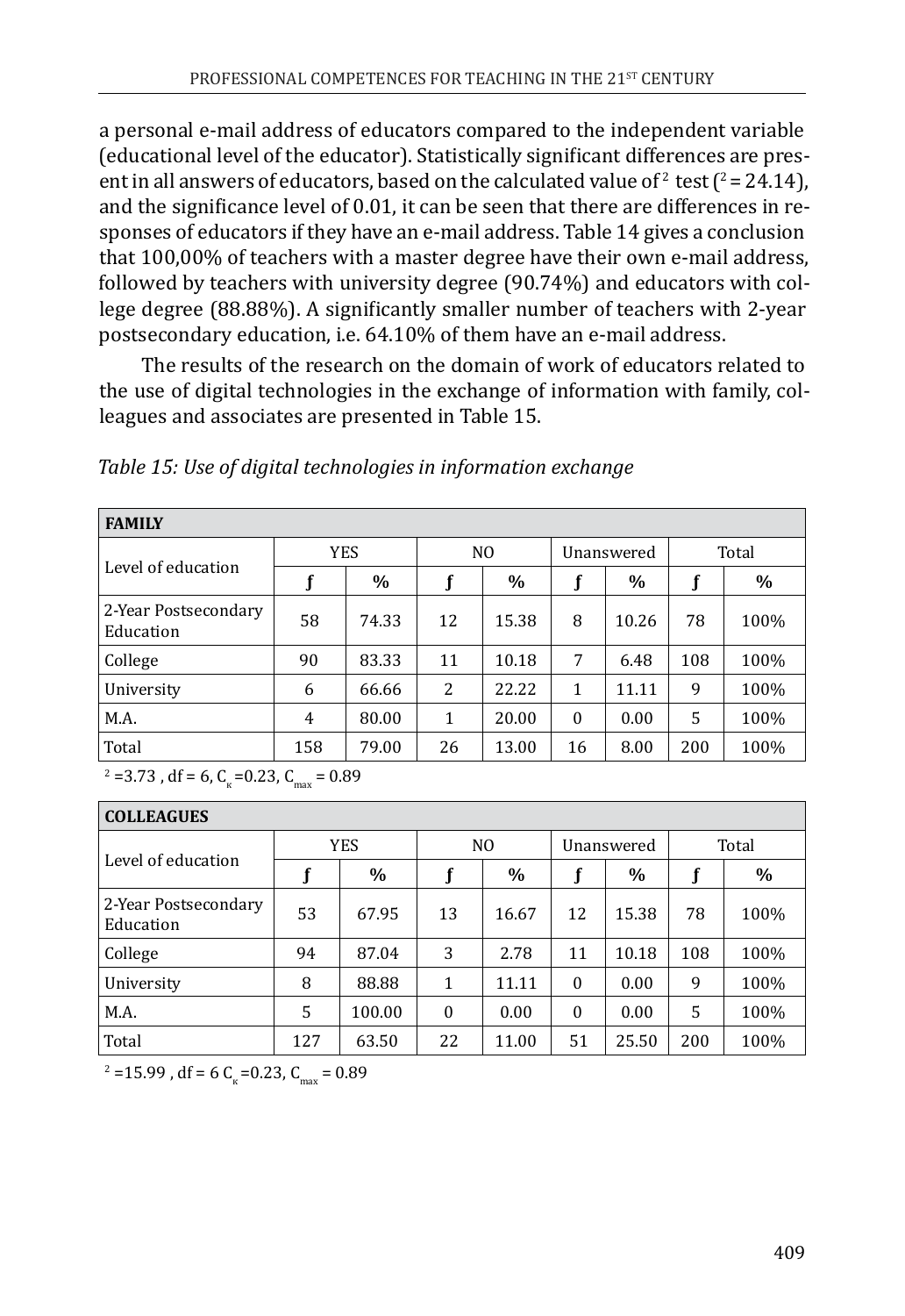| <b>ASSOCIATES</b>                 |     |            |    |                |          |            |       |      |  |  |  |
|-----------------------------------|-----|------------|----|----------------|----------|------------|-------|------|--|--|--|
|                                   |     | <b>YES</b> |    | N <sub>0</sub> |          | Unanswered | Total |      |  |  |  |
| Level of education                |     | $\%$       |    | $\%$           |          | $\%$       |       | $\%$ |  |  |  |
| 2-Year Postsecondary<br>Education | 53  | 67.95      | 13 | 16.67          | 12       | 15,38      | 78    | 100% |  |  |  |
| College                           | 94  | 87.04      | 3  | 2.78           | 11       | 10.18      | 108   | 100% |  |  |  |
| University                        | 8   | 88.88      | 1  | 11.11          | $\Omega$ | 0.00       | 9     | 100% |  |  |  |
| M.A.                              | 5   | 100        | 0  | 0.00           | $\Omega$ | 0.00       | 5     | 100% |  |  |  |
| Total                             | 127 | 63,50      | 22 | 11.00          | 51       | 25.50      | 200   | 100% |  |  |  |

 $\mu^2$  = 20.11, df = 6, C<sub>k</sub> = 0.23, C<sub>max</sub> = 0.89

The existence of statistically significant differences in the field of work of educators related to the use of digital technologies in the exchange of information with family, colleagues and associates, in relation to the level of education, based on the Chi-square test ( $\ell$  = 3.73 – family,  $\ell$  = 15.99 – colleagues,  $\ell$  $= 20.11$  – associates) and the significance level of 0.01, the table value of the <sup>2</sup> test ( $\ell$  = 16.812) shows that there are statistically significant differences in the exchange of information between teachers and associates in relation to the education level of educators. On the other hand, since the calculated value of the <sup>2</sup> test is lower than the table values when it comes to sharing information with family and colleagues, it is concluded that there are no statistically significant differences in educators' answers in relation to their level of education.

Namely, on average 65.00% of educators, regardless of the level of education, use digital technologies on a daily basis to exchange information with family, colleagues and associates. A stronger attitude towards information exchange with family is observed among educators with college degrees (83.33%), M.A. degrees (80.00%) and 2-year postsecondary degrees (74.33%), than among educators with university degrees (66.66%). The same percentage of educators with university (100%) and master's degrees (88.88%) have a highly expressed attitude regarding information exchange with colleagues and associates, while the least impressive attitude towards the information exchange is expressed by educators with 2-year postsecondary degrees (col $le$  leagues  $-67.95\%$ , associates  $-47.33\%$ ).

The opinion of educators on the contribution of digital literacy to their comprehensive educational work is given in Table 16.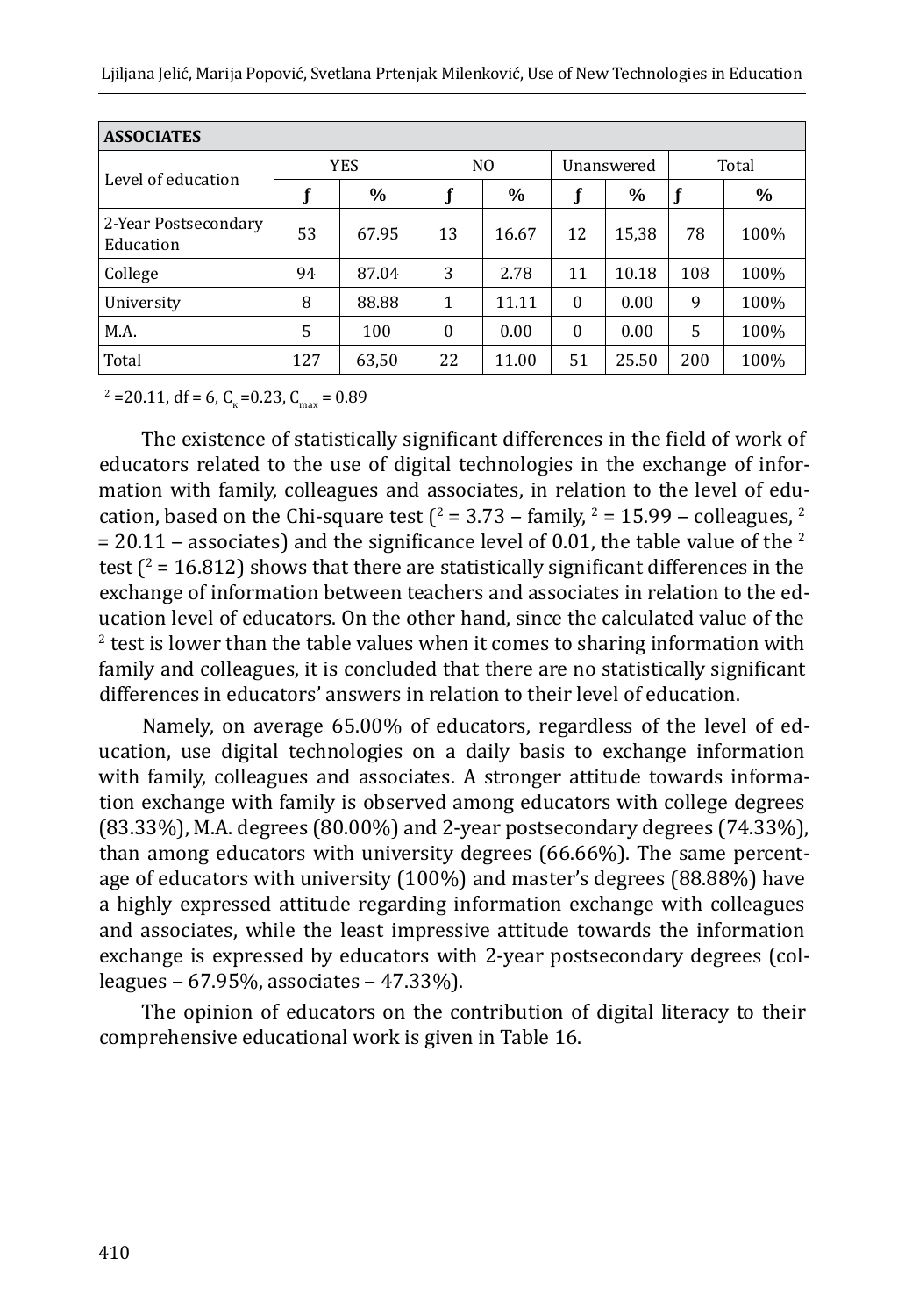|                                   | YES |       | N <sub>0</sub> |       |          | Indecisive |                | No answer | Total |         |
|-----------------------------------|-----|-------|----------------|-------|----------|------------|----------------|-----------|-------|---------|
| Level of education                |     | $\%$  |                | $\%$  |          | $\%$       |                | $\%$      |       | $\%$    |
| 2-year postsecondary<br>education | 53  | 89.82 | 11             | 14.10 | 8        | 10.26      | 6              | 7.70      | 78    | $100\%$ |
| College                           | 97  | 89.82 | 2              | 1.85  | 5        | 4.63       | $\overline{4}$ | 3.70      | 108   | $100\%$ |
| University                        | 9   | 100   | $\Omega$       | 0.00  | $\theta$ | 0.00       | $\theta$       | 0.00      | 9     | 100%    |
| M.A.                              | 5   | 100   | $\Omega$       | 0.00  | $\theta$ | 0.00       | $\theta$       | 0.00      | 5     | 100%    |
| Total:                            | 164 | 82.00 | 13             | 6.50  | 13       | 6.50       | 10             | 5.00      | 200   | 100%    |

| Table 16: Contribution of digital literacy to educators' work |  |
|---------------------------------------------------------------|--|
|---------------------------------------------------------------|--|

 $\mu^2$  =36.93, df =9 C<sub>k</sub> =0.39, C<sub>max</sub> = 0.86

A large number of educators, regardless of their level of education, believed that the use of new technologies in educational work contributes to their digital literacy, or more precisely, 82.00% of them. Based on the results shown, it can be concluded that educators with 2-year postsecondary and college degrees (89.82%), with university degree and master degrees (100%), in a high percentage believe that the use of new technologies in educational work contributes to their digital literacy.

Based on the calculated Chi-squared test ( $\frac{2}{5}$  = 20.05) and the significance level of 0.01, the table value of the  $\frac{2}{3}$  test with the degree of freedom df = 9 is 21.66%, we can conclude that there are no statistically significant differences in the attitudes of educators when it comes to contribution of digital technology to their digital literacy.

The results of the research on the domains of computer use in different activities, in relation to the educational level of educators, are shown in Table 17.

| Level of<br>education                  |     | Preparation<br>of Activity | ing of<br>Activity | Conduct- | Keeping<br>work | records on<br>educational | Monitoring<br>of child |       |          |       | development<br>and progress |      |  |  |  |  |  |  |  |  |  |  |  |  | Unanswered |  |  | Total |
|----------------------------------------|-----|----------------------------|--------------------|----------|-----------------|---------------------------|------------------------|-------|----------|-------|-----------------------------|------|--|--|--|--|--|--|--|--|--|--|--|--|------------|--|--|-------|
|                                        |     | $\%$                       | $\mathbf f$        | $\%$     |                 | $\%$                      | f                      | $\%$  |          | $\%$  |                             | $\%$ |  |  |  |  |  |  |  |  |  |  |  |  |            |  |  |       |
| 2-year post-<br>secondary<br>education | 31  | 24.41                      | 31                 | 24.41    | 23              | 18.11                     | 13                     | 10.24 | 29       | 22.83 | 127                         | 100% |  |  |  |  |  |  |  |  |  |  |  |  |            |  |  |       |
| College                                | 70  | 31.53                      | 59                 | 26.58    | 50              | 22.52                     | 30                     | 13.51 | 13       | 5.85  | 222                         | 100% |  |  |  |  |  |  |  |  |  |  |  |  |            |  |  |       |
| University                             | 8   | 36.36                      | 5                  | 22.72    | 7               | 31.82                     | $\overline{2}$         | 9.09  | $\Omega$ | 0.00  | 22                          | 100% |  |  |  |  |  |  |  |  |  |  |  |  |            |  |  |       |
| M.A.                                   | 4   | 28.57                      | $\overline{4}$     | 28.57    | 3               | 21.43                     | 3                      | 21.43 | $\Omega$ | 0.00  | 14                          | 100% |  |  |  |  |  |  |  |  |  |  |  |  |            |  |  |       |
| Total                                  | 113 | 29.95                      | 99                 | 25.71    | 83              | 21.56                     | 48                     | 12.47 | 42       | 10.91 | 385                         | 100% |  |  |  |  |  |  |  |  |  |  |  |  |            |  |  |       |

*Table 17: Use of computers in different domainsof activities* 

 $C_{\text{max}}$  = 31.412, df = 12, C<sub>k</sub> = 0.36, C<sub>max</sub> = 0.86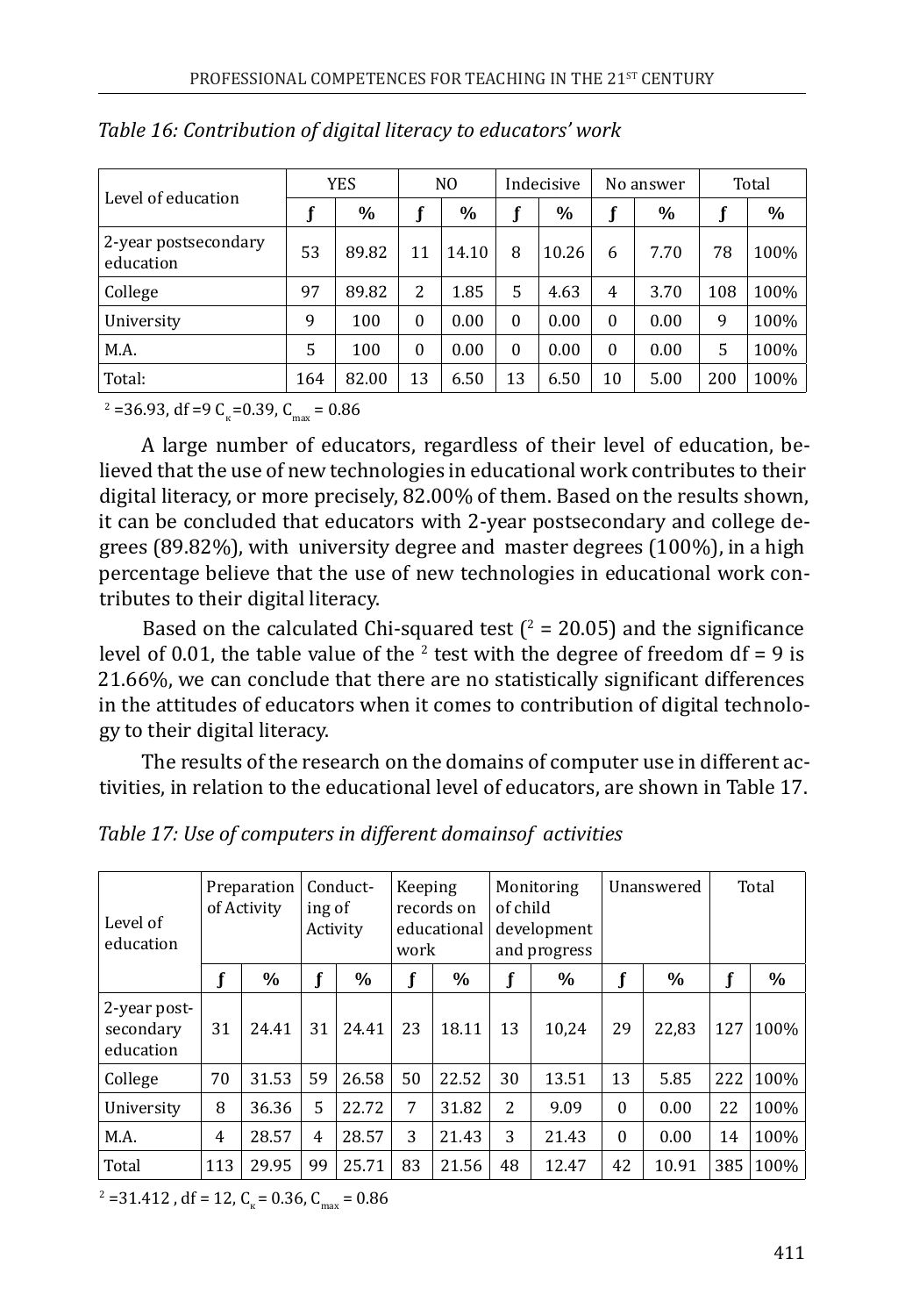Regarding the use of computers in various domains of activities, we have obtained data from the research that 29.95% of teachers use computer for preparatory activity, 25.71% for conducting activities, 21.56% for keeping records on educational work, and 12.47% for monitoring child development and progress. We can conclude that approximately the same attitude is observed among educators regardless of the level of education of the same.

By calculating the Chi-squared test ( $\ell$  = 31.412) and the significance level  $0.01$  for the degree of freedom df =  $12$  ( $\textdegree$  = 20.90), it was found that in relation to the independent variable (educational level of educators), there is a statistically significant difference in relation to education of educators. Therefore, it is concluded that educators with university and master degrees are more trained to use computers in the given domains of activity, in relation to educators who have 2-year postsecondary and college degrees.

The results obtained by the survey in relation to the need for additional professional development of educators in the use of digital competences are presented in Table 18.

|                      |    | <b>YES</b> |    | N <sub>0</sub> |          | Indecive      | Total |      |
|----------------------|----|------------|----|----------------|----------|---------------|-------|------|
| Level of education   |    | $\%$       |    | $\%$           |          | $\frac{0}{0}$ |       | $\%$ |
| 2-year postsecondary | 23 | 29.49      | 40 | 51.28          | 15       | 19.23         | 78    | 100  |
| College              | 64 | 59.26      | 34 | 31.48          | 10       | 9.26          | 108   | 100  |
| University           | 3  | 33.33      | 5  | 55.55          | 1        | 11.11         | 9     | 100  |
| M.A.                 | 4  | 80.00      | 1  | 20.00          | $\Omega$ | 0.00          | 5     | 100  |
| Total                | 94 | 47.00      | 80 | 40.00          | 26       | 13.00         | 200   | 100  |

*Table 18: Use of digital competencies for professional development*

 $\mu^2$  =19.71, df = 6 C<sub>k</sub> =0.29, C<sub>max</sub> = 0.86

When it comes to the use of digital competencies for the professional development of educators, the research showed that 47.00% of teachers have a believe that the use of digital competencies is necessary for professional development, while 40,00% of them think it is not necessary. Based on the data presented in Table 18, it can be concluded that educators with master degrees possess a clearly developed awareness on the importance of education in the use of digital competencies for additional professional development, followed by educators with college degrees (59.26%). In a significantly lower percentage (average 30%), educators with a level of education of 2-year postsecondary and college level recognize the importance of applying modern technologies, as well as the need for greater attention to IT education for educators.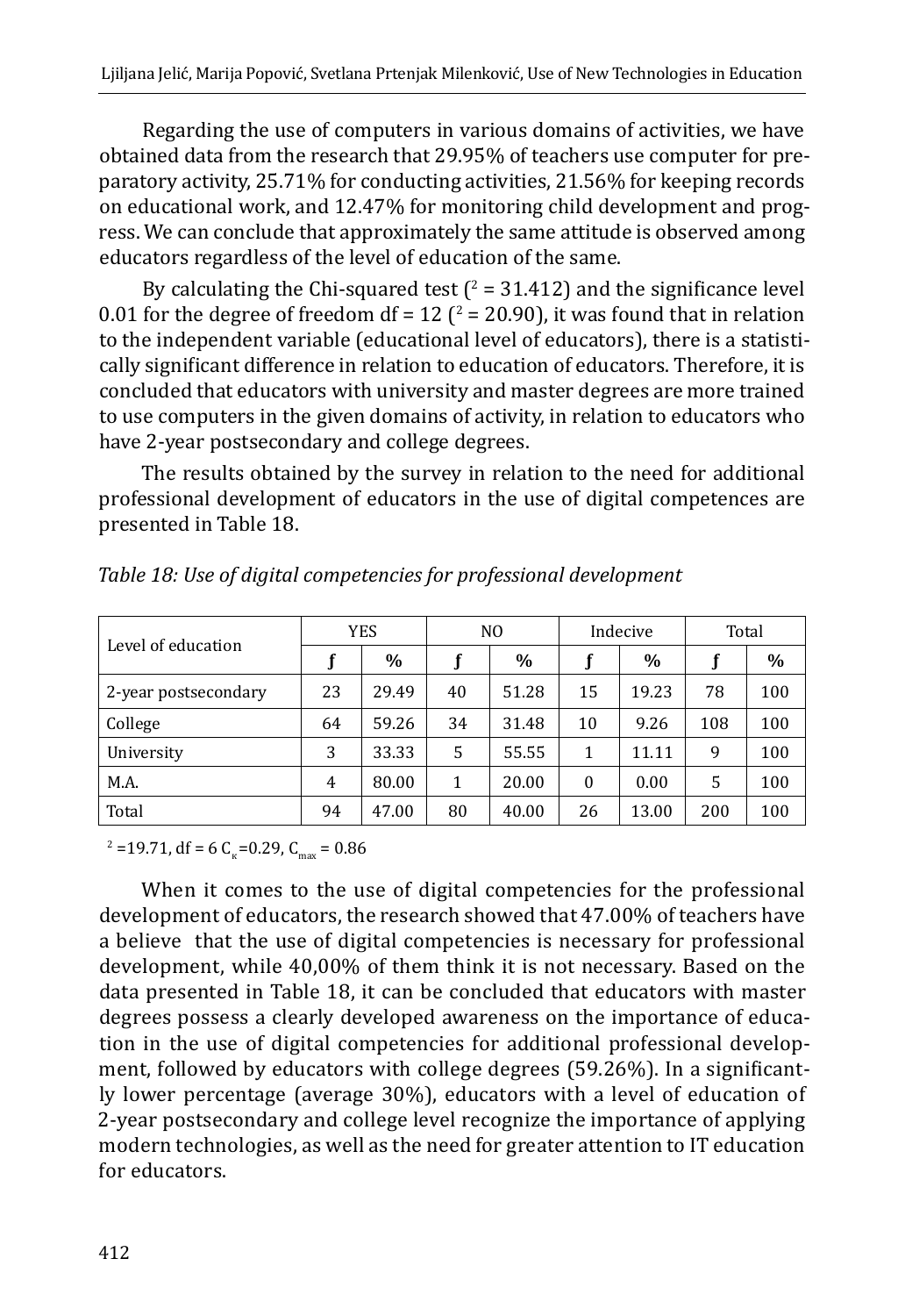By calculating the Chi-squared test  $(2 = 19.71)$  and the significance level of  $0.01$  for the degree of freedom df = 6 ( $\textdegree$  = 16.812), it was found that, in relation to the independent variable (education level of educators), there is a statistically significant difference in relation to their education.

Table 19 represents the results related to the experience of educators in attending online seminars in relation to their level of education.

|                                   | <b>YES</b> |       |     | N <sub>0</sub> |          | Unanswered | Total |      |
|-----------------------------------|------------|-------|-----|----------------|----------|------------|-------|------|
| Level of education                |            | $\%$  |     | $\frac{0}{0}$  |          | $\%$       |       | $\%$ |
| 2-year postsecondary<br>education | 7          | 8.04  | 65  | 74.71          | .5       | 6.41       | 78    | 100  |
| College                           | 6          | 5.56  | 97  | 97.00          | 5        | 4.63       | 108   | 100  |
| University                        | $\Omega$   | 0.00  | 9   | 100            | $\theta$ | 0.00       | 9     | 100  |
| M.A.                              | 1          | 20.00 | 3   | 80.00          | 1        | 20.00      | 5     | 100  |
| Total                             | 14         | 7.00  | 174 | 87.00          | 12       | 6.00       | 200   | 100  |

*Table 19: Experience of educators in attending online seminars*

 $\mu^2$  =6.28, df = 6 C<sub>k</sub> = 0.17, C<sub>max</sub> = 0.86

A large number of surveyed educators do not possess certain experience in attending online seminars (more precisely, 87%), regardless of their age, while only 7,05 % have declared that they have possess experience in attending online seminars.

By calculating the Hi-square test ( $\ell$  = 6.28) and the significance level of 0.01 for the degree of freedom  $df = 6(2 = 16.812)$ , it was found that, in relation to the independent variable (the working environment of educators), there is no statistically significant difference in relation to the level of education, when it comes to their experience in attending online seminars.

# **Final considerations**

In order for educators to be successful in their work, they should follow modern trends and apply modern technology in their immediate educational work. For many years now, information and communication technologies have been the present and not the future . Certainly, in order for the implementation of digital technologies in preschool institutions to be successful, it is important that there is a positive attitude and willingness of teachers to develop their professional competencies during their education and further training throughout their lives, regardless of age, among which, digital competencies in terms of mastering modern information and communication technologies are very important.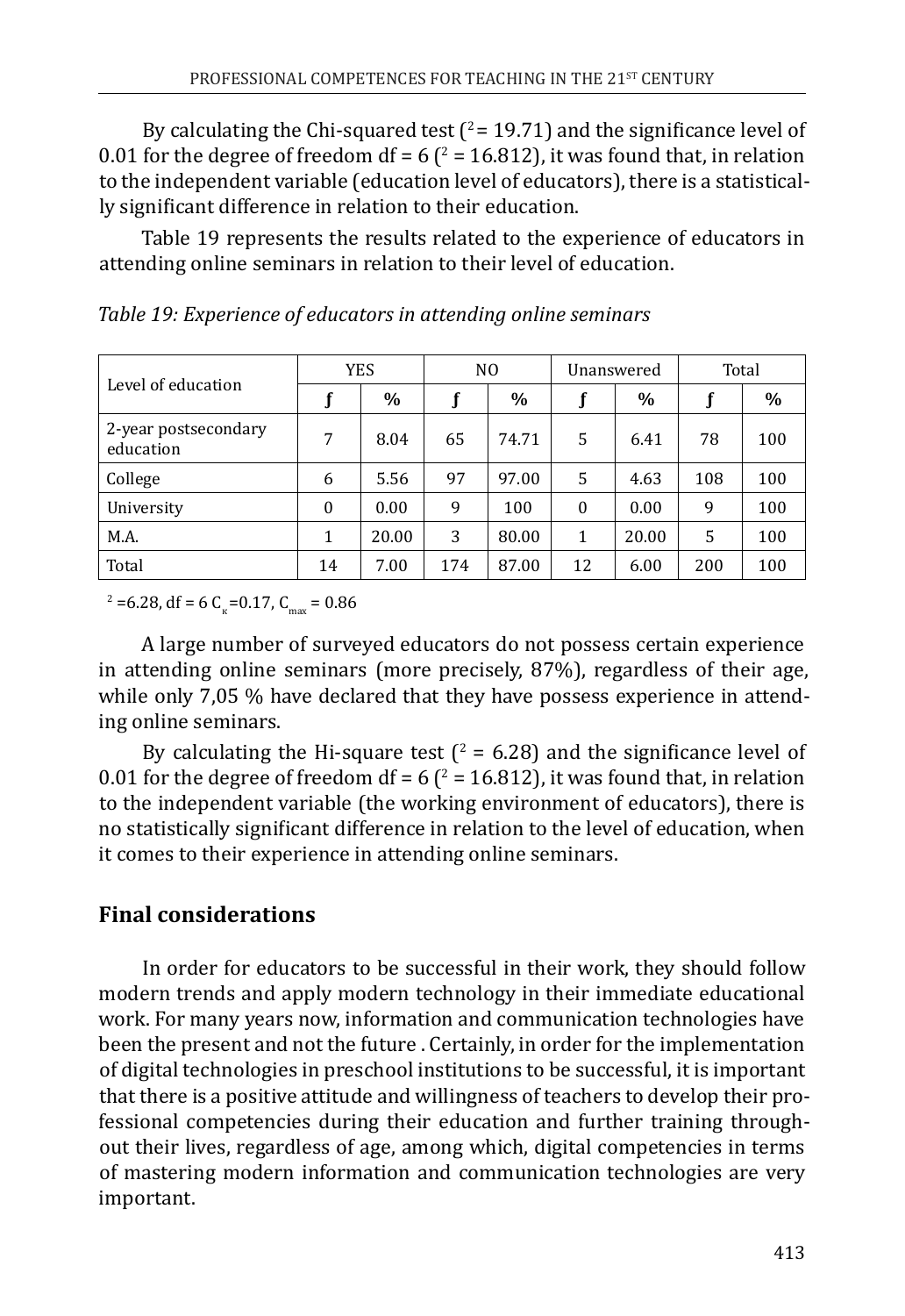Analysis of the results of the survey shows that the level of competencies of the teachers of the Morava District regarding the use of modern digital technologies is at an enviable level, i.e. most educators are qualified to use new technologies in the immediate educational work. Also, the research produced a conclusion that the level of competencies for the use of modern digital technologies is statistically significantly determined by the age of educators, and the level of education of the educators. The research data indicate that educators younger than 50 years of age, and with a higher level of education use computers more in their work than their older colleagues, and colleagues with lower levels of education. While most educators use computers in their work, the results of the self-assessment of educators have shown that younger educators, and those with university and master degrees, gave higher scores forworking with Ms Word, Ms Excel, PowerPoint and the Internet.

The research also showed that the attitude of educators towards acquiring knowledge in the field of digital technologies, and the contribution of digital literacy to their comprehensive educational work is correlated with the level of education of educators and their age. The results of the research have shown that younger educators, and those with university and master degrees, are more motivated to acquire knowledge in the field of digital technologies, and they also have a well-developed attitude that the use of new technologies in educational work contributes to their digital literacy. Younger educators with higher levels of education also have a more positive attitude towards additional training in the use of modern technologies, and believe that the computer as one of the means of new technology is the most commonly used for preparating and conducting of activities in relation to records keeping and monitoring of child development and progress.

Based on everything aforementioned, we can conclude that being competent in the use of new technologies means acting professionally, ethically, and creatively, while following modern trends in the use of digital technologies in educational practice. Therefore, it is necessary to use the existing confidence of educators, to introduce new methods of work and to improve existing ones, which are supported by new technologies, in all preschool institutions of the Morava District. This can be achieved through organized training of educators in all preschools in acquiring knowledge and skills necessary for the use of new technologies, as well as by improving the equipment of preschool institutions with new technologies and the quality of content presented with the help of information and communication technologies.